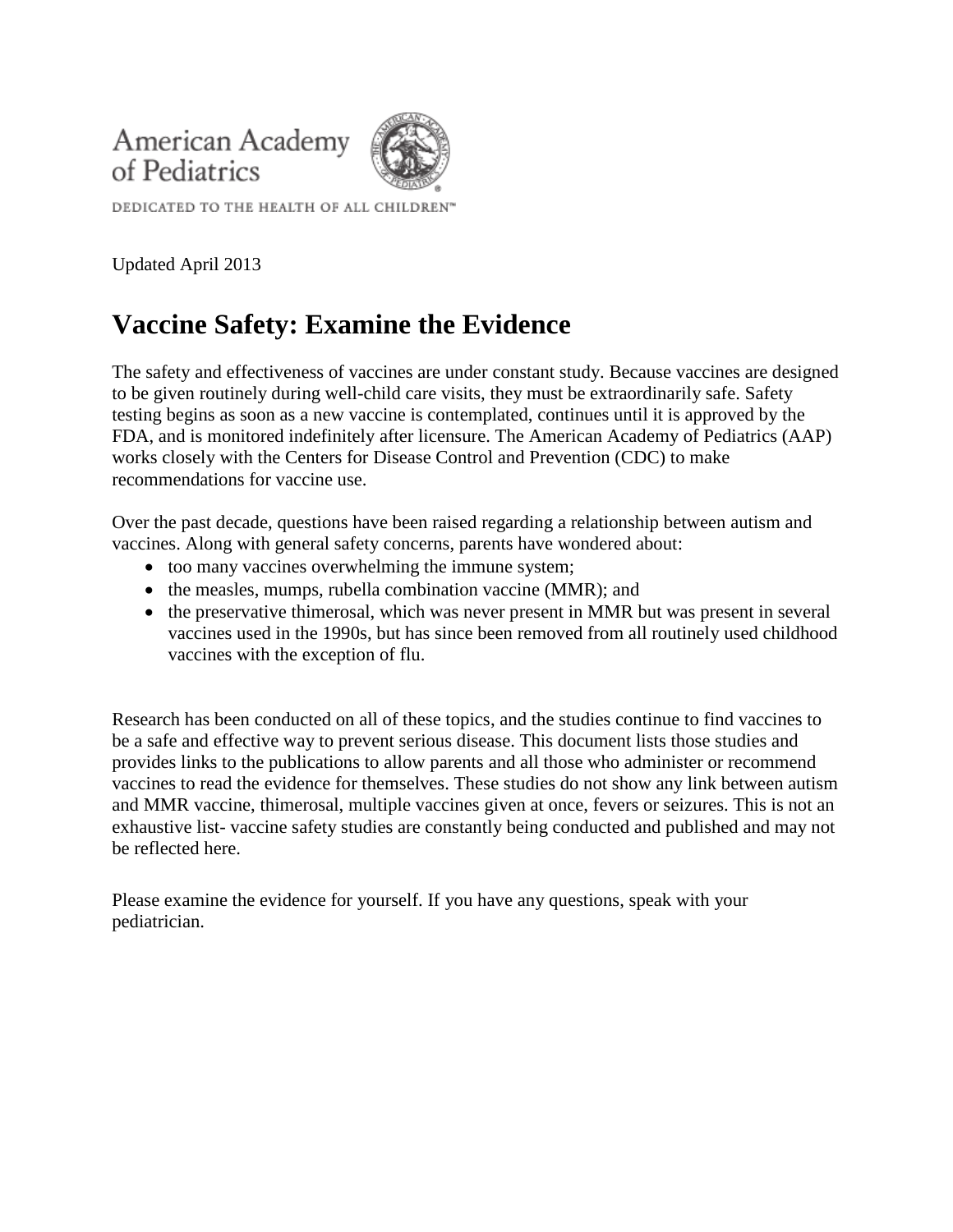#### STUDIES ABOUT GENERAL SAFETY AND NUMBER OF VACCINES

| <b>Study Citation</b>                                     | <b>Summary</b>                                | <b>Author Conclusion</b>                          |
|-----------------------------------------------------------|-----------------------------------------------|---------------------------------------------------|
| Increasing exposure to antibody-                          | This case-control study of more than 1,000    | The authors concluded that parents'               |
| stimulating proteins and                                  | children compared the total exposure of       | concern that "too many vaccines too soon"         |
| polysaccharides in vaccines is not                        | antibody-stimulating proteins and             | could lead to autism is not supported.            |
| associated with risk of autism                            | polysaccharides in children with autism       | There was no indication that children with        |
|                                                           | spectrum disorder (ASD), autistic disorder    | autism were more likely to have been              |
| DeStefano F, Price CS, Weintraub ES.                      | (AD), or ASD with regression to the total     | exposed to more antigens through vaccines         |
| Journal of Pediatrics. 2013;                              | exposure in children who were not             | either in a single doctor's visit, in the first 3 |
|                                                           | diagnosed with any form of autism. The        | months of life, the first 7 months of life, or    |
| http://jpeds.com/webfiles/images/journals                 | children included in the study were aged 6-   | the first 2 years of life than were children      |
| /ympd/JPEDSDeStefano.pdf                                  | 13 years, but authors studied their exposures | without any diagnosis of ASD, AD or ASD           |
|                                                           | from vaccines during the first 2 years of     | with regression. The authors also pointed         |
|                                                           | life. Results showed that the odds of         | out that while children today may receive         |
|                                                           | developing any of the three forms of autism   | more vaccines than the children in this           |
|                                                           | studied did not rise with increased exposure  | study, some of the children in this study         |
|                                                           | to antibody-stimulating proteins and          | were exposed to far more antigens (by             |
|                                                           | polysaccharides.                              | thousands) than children today. This is           |
|                                                           |                                               | because whole-cell pertussis vaccine is no        |
|                                                           |                                               | longer used.                                      |
| <b>On-time Vaccine Receipt in the First</b>               | The study of more than 1,000 children born    | This comparison of children vaccinated on         |
| <b>Year Does Not Adversely Affect</b>                     | between 1993 and 1997 looked at their         | time with children whose vaccinations             |
| <b>Neuropsychological Outcomes</b>                        | vaccination schedules up to 1 year of age,    | were delayed or incomplete found no               |
|                                                           | and studied their performance 7 to 10 years   | benefit in delaying immunizations during          |
|                                                           | later on 42 different neuropsychological      | the first year of life. For parents who are       |
| Smith M and Woods C, Pediatrics. 2010;<br>125(6): 1134-41 | outcomes. Timely vaccination was              | concerned that children receive too many          |
|                                                           | associated with better performance            | vaccines too soon, these data may provide         |
|                                                           | on numerous outcomes. The less-vaccinated     | reassurance that timely vaccination during        |
| http://pediatrics.aappublications.org/cgi/c               | children did not do significantly better on   | infancy has no adverse effect on long-term        |
| ontent/abstract/125/6/1134                                | any of the outcomes                           | neuropsychological outcomes.                      |
|                                                           |                                               |                                                   |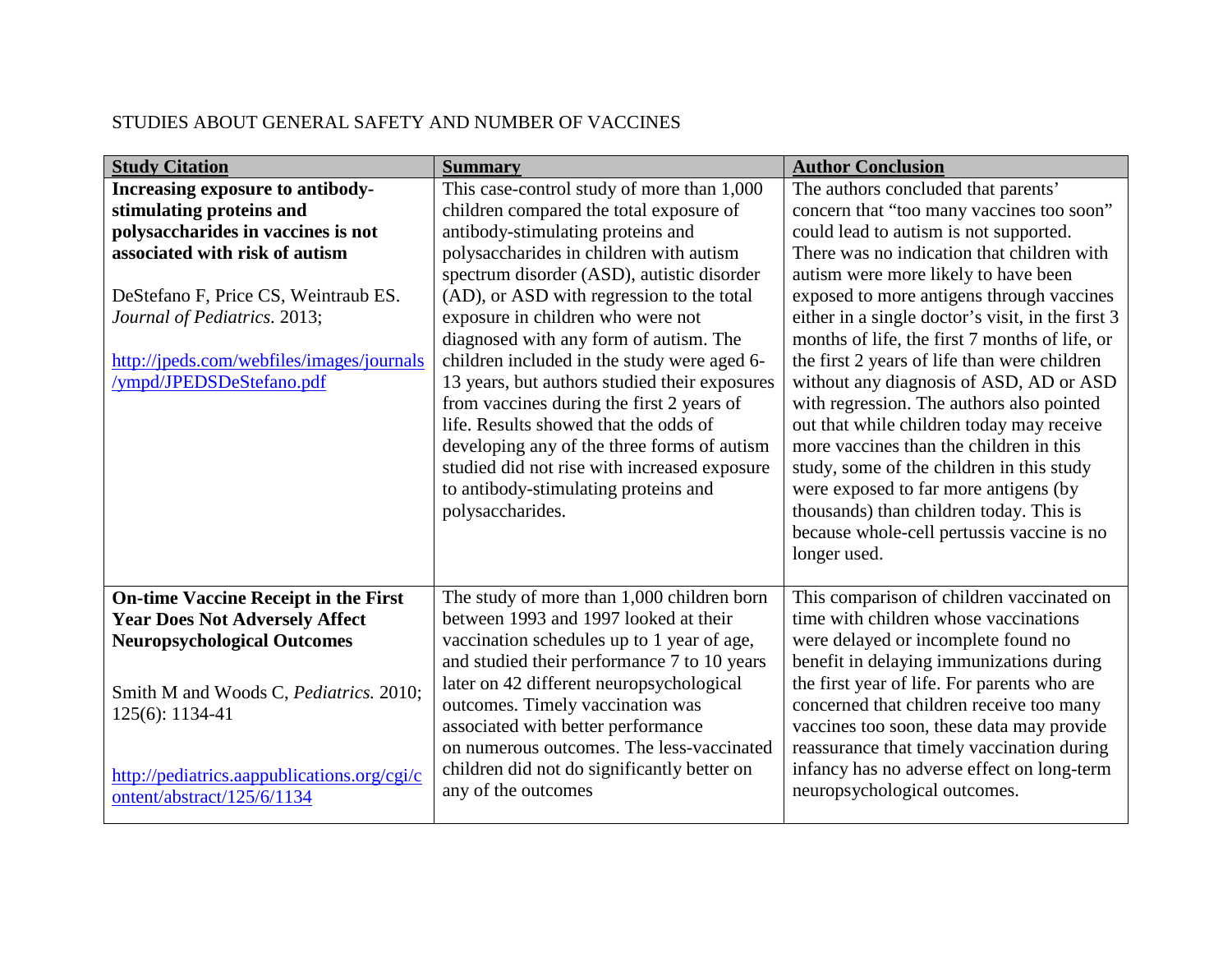| <b>Evaluation of Immunization Rates and</b><br><b>Safety Among Children With Inborn</b><br><b>Errors of Metabolism</b><br>Klein N, et al., <i>Pediatrics</i> . 2011; 127(5),<br>e1139-46<br>http://pediatrics.aappublications.org/cont<br>ent/127/5/e1139 | Researchers studied children in Northern<br>California to determine whether 77 infants<br>with inborn errors of metabolism who<br>received vaccines were more likely to<br>experience adverse events following<br>vaccination, than 1540 matched controls<br>(infants born without inborn errors of<br>metabolism). Authors did not find any<br>association between vaccination of children<br>with inborn errors of metabolism and an<br>increase in hospitalizations or emergency-<br>department visits within 30 days of<br>vaccination.                                                                                                                                                                                                                                                                                                                                  | On-time receipt of vaccines is not<br>associated with increased risk for serious<br>adverse events in the 30 days after<br>vaccination, even in children who have<br>metabolism conditions. This should<br>provide reassurance that children with<br>inborn errors of metabolism who are<br>vaccinated routinely do not experience<br>adverse effects. |
|-----------------------------------------------------------------------------------------------------------------------------------------------------------------------------------------------------------------------------------------------------------|------------------------------------------------------------------------------------------------------------------------------------------------------------------------------------------------------------------------------------------------------------------------------------------------------------------------------------------------------------------------------------------------------------------------------------------------------------------------------------------------------------------------------------------------------------------------------------------------------------------------------------------------------------------------------------------------------------------------------------------------------------------------------------------------------------------------------------------------------------------------------|--------------------------------------------------------------------------------------------------------------------------------------------------------------------------------------------------------------------------------------------------------------------------------------------------------------------------------------------------------|
| <b>Measles-Containing Vaccines and</b><br>Febrile Seizures in Children Age 4 to 6<br>Years<br>Klein N, et al., <i>Pediatrics</i> . 2011; 129(5):<br>809-14<br>http://pediatrics.aappublications.org/cont<br>ent/129/5/809                                 | Researchers chose to perform cohort study<br>and included 715,484 children aged 48-83<br>months of age who received a dose of<br>MMRV, a dose of MMR on the same day as<br>a dose of Varicella injected separately, or<br>MMR alone or Varicella alone to determine<br>the risk of post-vaccination seizure in these<br>groups. Results showed that more fevers<br>and seizures did occur in children who had<br>received the MMRV vaccine, compared<br>with children who had received MMR +<br>Varicella, or MMR or Varicella separately,<br>though this finding was not statistically<br>significant. The study did not find any peak<br>in seizure or fever activity in any of the<br>study groups in the 7-10 post-vaccination<br>period. Of the 4 febrile seizures observed in<br>the 7-10 days in the post-vaccination period<br>for children receiving MMRV, only one | Overall researchers found no increased risk<br>of febrile seizures in any of the study<br>groups within 6 weeks of vaccination.                                                                                                                                                                                                                        |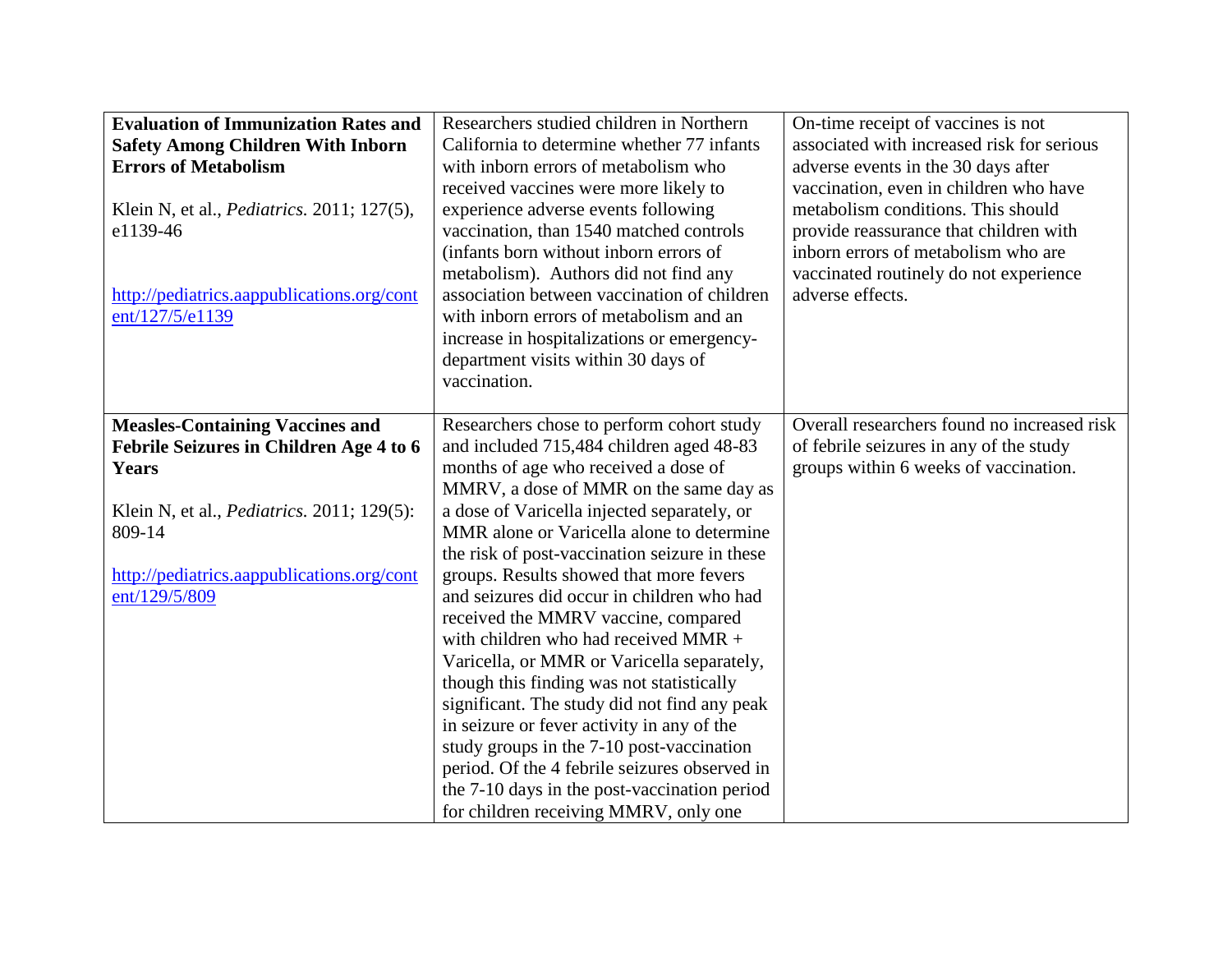| febrile seizure could be confirmed, resulting |  |
|-----------------------------------------------|--|
| I in authors claiming the rate of febrile     |  |
| seizure after MMRV to be 1 in 86,750          |  |
| doses.                                        |  |

# **STUDIES LOOKING AT MEASLES, MUMPS, AND RUBELLA (MMR) VACCINE:**

| <b>Study Citation</b>                                                                                                                     | <b>Summary</b>                                                                                                                                                                                                                                                                                        | <b>Author Conclusion</b>                                                                             |
|-------------------------------------------------------------------------------------------------------------------------------------------|-------------------------------------------------------------------------------------------------------------------------------------------------------------------------------------------------------------------------------------------------------------------------------------------------------|------------------------------------------------------------------------------------------------------|
| <b>No Evidence for Measles, Mumps, and</b>                                                                                                | Prospective study of 3 million adverse events in                                                                                                                                                                                                                                                      | Over a decade's effort to detect                                                                     |
| <b>Rubella Vaccine-Associated</b>                                                                                                         | temporal relation to MMR vaccine. A form was filled                                                                                                                                                                                                                                                   | all severe adverse events                                                                            |
| <b>Inflammatory Bowel Disease or</b>                                                                                                      | and posted to the data collectors, followed by another                                                                                                                                                                                                                                                | associated with MMR vaccine                                                                          |
| <b>Autism in a 14-year Prospective Study</b>                                                                                              | form with further information 2-3 weeks later.                                                                                                                                                                                                                                                        | could find no data supporting the                                                                    |
| Peltola H, et al., <i>Lancet</i> . 1998; 351:1327-<br>8<br>http://www.freenetpages.co.uk/hp/ginger<br>nut/lancet/Finland%20May%201998.pdf | Researchers traced subjects who developed<br>gastrointestinal symptoms or signs lasting 24 hours or<br>more at any time after MMR vaccination (apart from<br>within the first hour). Researchers also checked<br>hospital and health center records or interviewed the<br>local public-health nurses. | hypothesis that it would cause<br>pervasive developmental disorder<br>or inflammatory bowel disease. |
| <b>Autism and Measles, Mumps, and</b>                                                                                                     | Researchers looked for a change in trend in incidence                                                                                                                                                                                                                                                 | Data do not support a causal                                                                         |
| Rubella Vaccine: No Epidemiological                                                                                                       | or age at diagnosis associated with the introduction of                                                                                                                                                                                                                                               | association between MMR                                                                              |
| <b>Evidence for a Causal Association</b>                                                                                                  | measles, mumps and rubella (MMR) vaccination to                                                                                                                                                                                                                                                       | vaccine and autism. If such an                                                                       |
|                                                                                                                                           | the United Kingdom in 1988. The study identified                                                                                                                                                                                                                                                      | association occurs, it is so rare                                                                    |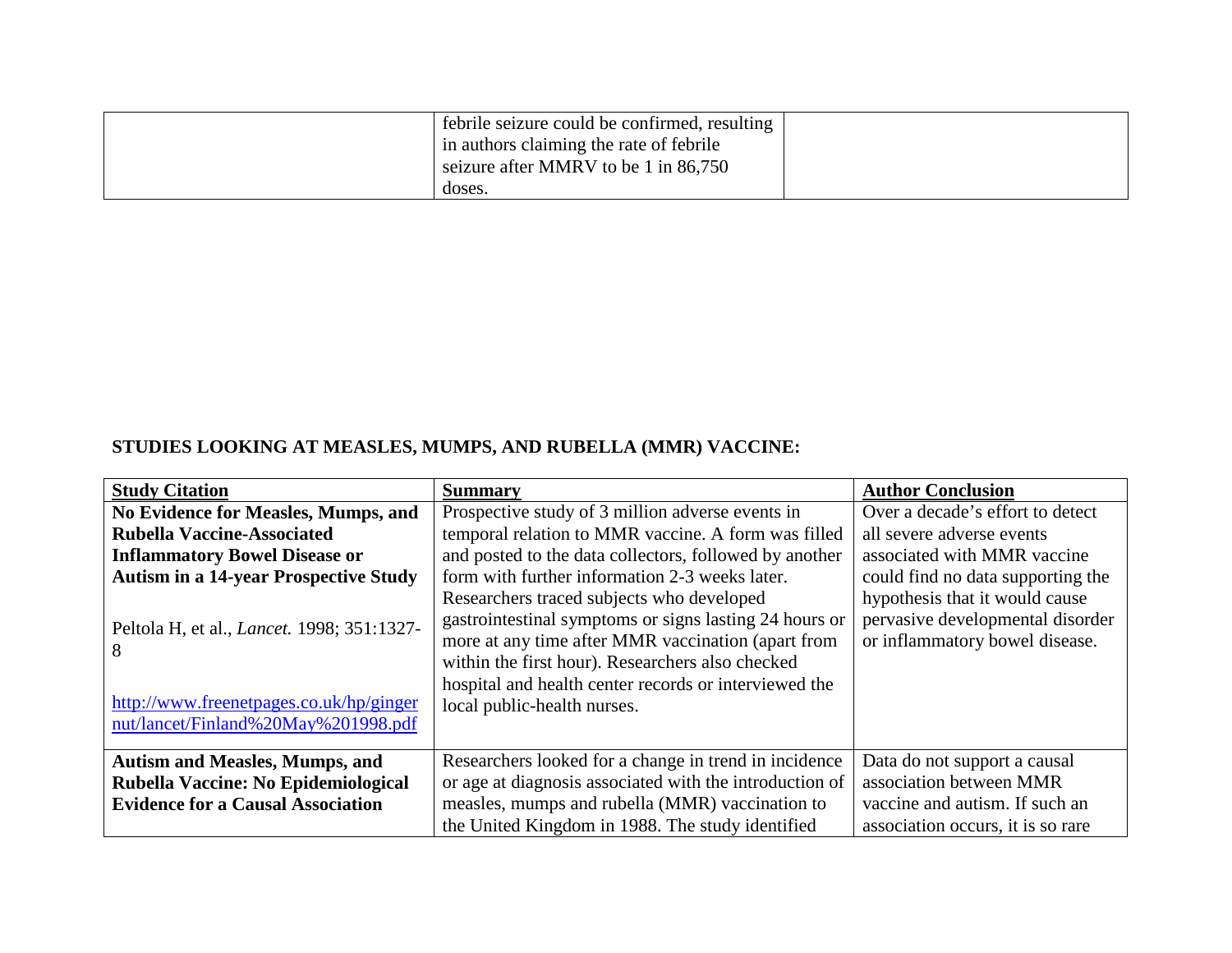|                                                    | 498 cases of autism (261 of core autism, 166 of        | that it could not be identified in |
|----------------------------------------------------|--------------------------------------------------------|------------------------------------|
| Taylor B, et al., <i>Lancet</i> . 1999; 353(9169): | atypical autism, and 71 of Asperger syndrome) in       | this large regional sample.        |
| 2026-9                                             | children born in the UK since 1979. There was a        |                                    |
|                                                    | steady increase in cases by year of birth with no      |                                    |
|                                                    | sudden "step-up" or change in the trend line after the |                                    |
| http://tinyurl.com/5bgvwg                          | introduction of MMR vaccination. There was no          |                                    |
|                                                    | difference in age at diagnosis between the cases       |                                    |
|                                                    | vaccinated before or after 18 months of age and those  |                                    |
|                                                    | never vaccinated. There was no temporal association    |                                    |
|                                                    | between onset of autism within 1 or 2 years after      |                                    |
|                                                    | vaccination with MMR. Developmental regression         |                                    |
|                                                    | was not clustered in the months after vaccination.     |                                    |
| <b>Mumps, Measles, and Rubella Vaccine</b>         | Study compared prevalence of measles, mumps and        | The data provide evidence that no  |
| and the Incidence of Autism Recorded               | rubella (MMR) vaccination among children in the        | correlation exists between the     |
| by General Practitioners: A Time                   | United Kingdom to rising prevalence of autism          | prevalence of MMR vaccination      |
| <b>Trend Analysis</b>                              | diagnoses for children.                                | and the rapid increase in the risk |
|                                                    |                                                        | of autism over time.               |
|                                                    |                                                        |                                    |
| Kaye JA, et al., British Medical Journal.          |                                                        |                                    |
| 2001; 322:460-63                                   |                                                        |                                    |
|                                                    |                                                        |                                    |
| http://www.bmj.com/cgi/content/full/322/           |                                                        |                                    |
| 7284/460                                           |                                                        |                                    |
| <b>MMR</b> and autism: further evidence            | Data from an earlier measles, mumps and rubella        | Results provide further evidence   |
| against a causal association                       | (MMR) vaccine study (Taylor et al, 2000) were          | against a causal association       |
|                                                    | reanalyzed to test a second hypothesis.                | between MMR vaccination and        |
| Farrington CP, et al., Vaccine. 2001; Jun          |                                                        | autism.                            |
| 14; 19(27): 3632-5                                 |                                                        |                                    |
|                                                    |                                                        |                                    |
|                                                    |                                                        |                                    |
| http://tinyurl.com/5lb3w7                          |                                                        |                                    |
| <b>Time Trends in Autism and in MMR</b>            | Scientists looked for correlation between increases in | These data do not suggest an       |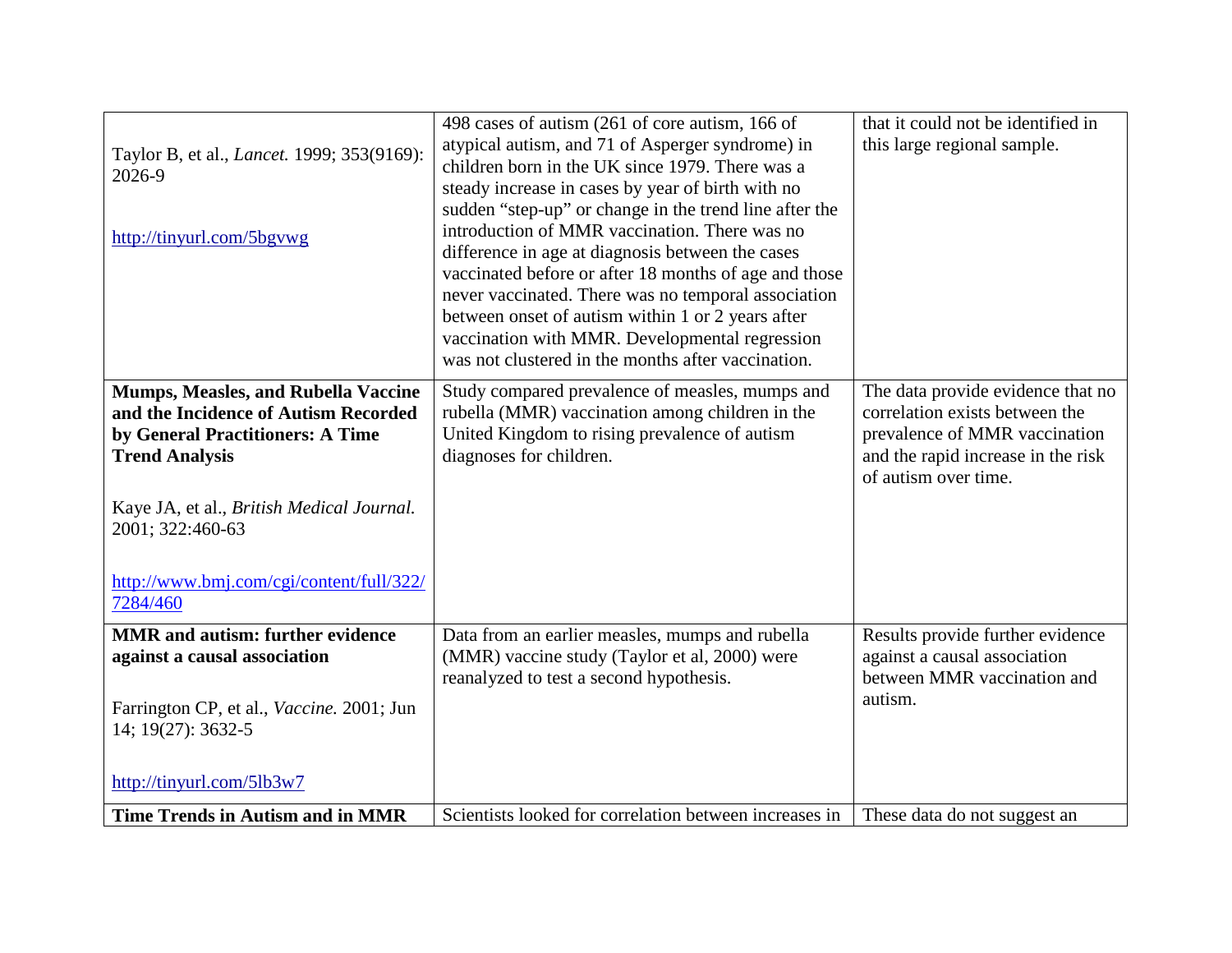| <b>Immunization Coverage in California</b>                                                        | the rate of autism diagnoses and increases in the rate                                     | association between MMR                                                       |
|---------------------------------------------------------------------------------------------------|--------------------------------------------------------------------------------------------|-------------------------------------------------------------------------------|
| Dales L et al., <i>Journal of the American</i><br><i>Medical Association.</i> 2001; 285(9): 1183- | of measles, mumps and rubella (MMR) vaccination<br>in children born between 1980 and 1994. | immunization among young<br>children and an increase in autism<br>occurrence. |
| http://jama.ama-<br>$\frac{1}{2}$ assn.org/cgi/content/abstract/285/9/1183                        |                                                                                            |                                                                               |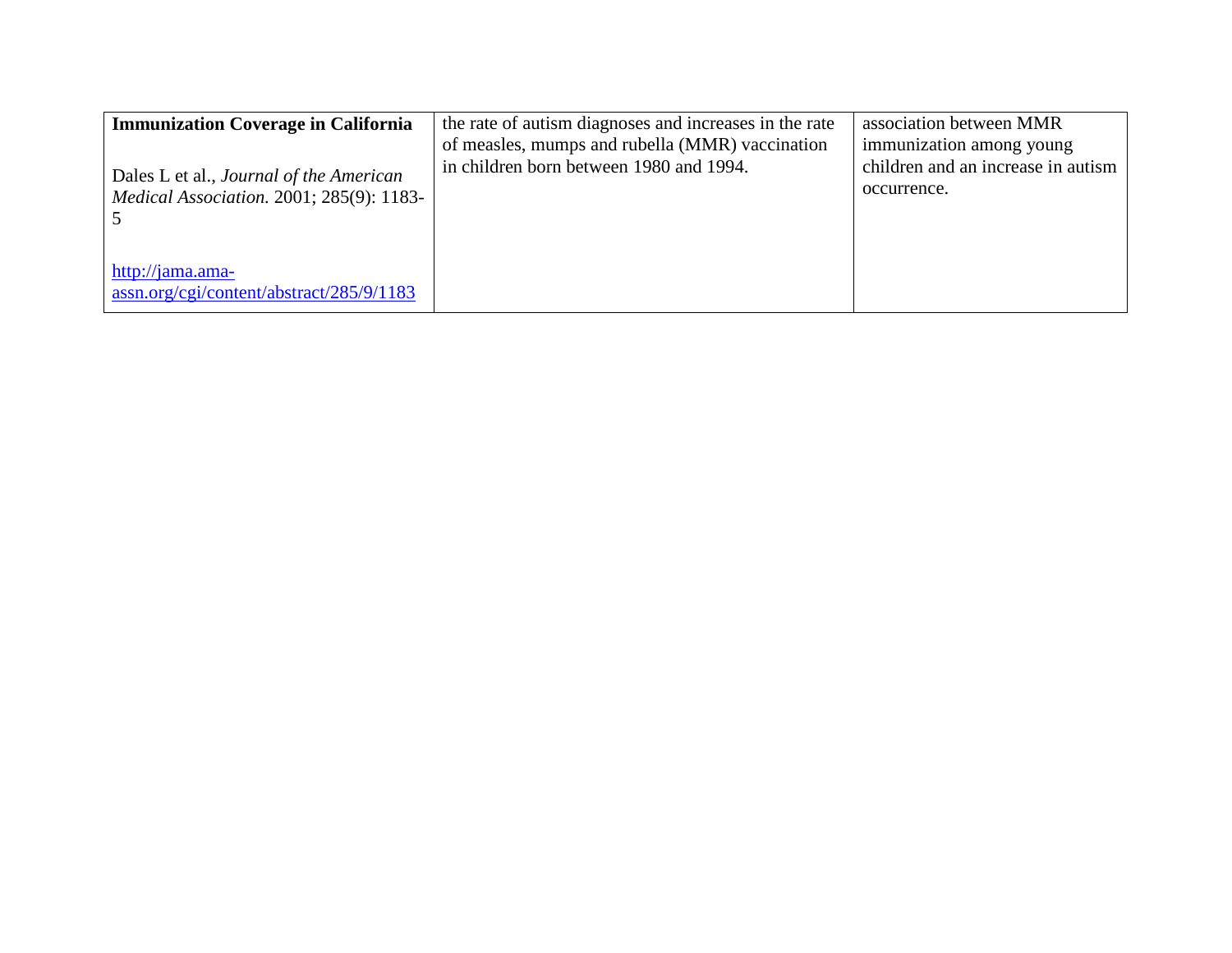| <b>Measles-Mumps-Rubella and Other</b><br><b>Measles-Containing Vaccines Do Not</b><br><b>Increase the Risk for Inflammatory</b><br><b>Bowel Disease: A Case-Control Study</b><br>from the Vaccine Safety Datalink<br><b>Project</b><br>Davis RL, et al., Archives of Pediatric<br>and Adolescent Medicine. 2001;155(3):<br>354-9 | A case control study of 155 persons with<br>inflammatory bowel disease with up to five controls<br>each. Neither past vaccination nor age at vaccination<br>with other MCV was associated with increased risk<br>for Crohn's disease, ulcerative colitis, or IBD. Risk<br>for Crohn's disease, ulcerative colitis, or IBD was not<br>elevated in the time immediately following<br>vaccination with either vaccine. | Vaccination with MMR or other<br>MCV, or the timing of<br>vaccination early in life, did not<br>increase the risk for IBD.                                                                                                                     |
|-----------------------------------------------------------------------------------------------------------------------------------------------------------------------------------------------------------------------------------------------------------------------------------------------------------------------------------|---------------------------------------------------------------------------------------------------------------------------------------------------------------------------------------------------------------------------------------------------------------------------------------------------------------------------------------------------------------------------------------------------------------------|------------------------------------------------------------------------------------------------------------------------------------------------------------------------------------------------------------------------------------------------|
| http://archpedi.ama-<br>assn.org/cgi/content/abstract/155/3/354<br><b>No Evidence for a New Variant of</b><br><b>Measles-Mumps-Rubella-Induced</b><br><b>Autism</b>                                                                                                                                                               | Study compared 96 children with a pervasive<br>developmental disorder (PDD) born between 1992<br>and 1995 and who had received the measles, mumps<br>and rubella (MMR) vaccine, to PDD patients who did                                                                                                                                                                                                             | No evidence was found to support<br>a distinct syndrome of MMR-<br>induced autism or of "autistic"<br>enterocolitis." These results add                                                                                                        |
| Fombonne E, et al., Pediatrics. 2001;<br>$108(4)$ : e58<br>http://tinyurl.com/5adckj                                                                                                                                                                                                                                              | not receive MMR.                                                                                                                                                                                                                                                                                                                                                                                                    | to the large-scale epidemiologic<br>studies that all failed to support<br>an association between MMR and<br>autism at population level. These<br>findings do not argue for changes<br>in current immunization programs<br>and recommendations. |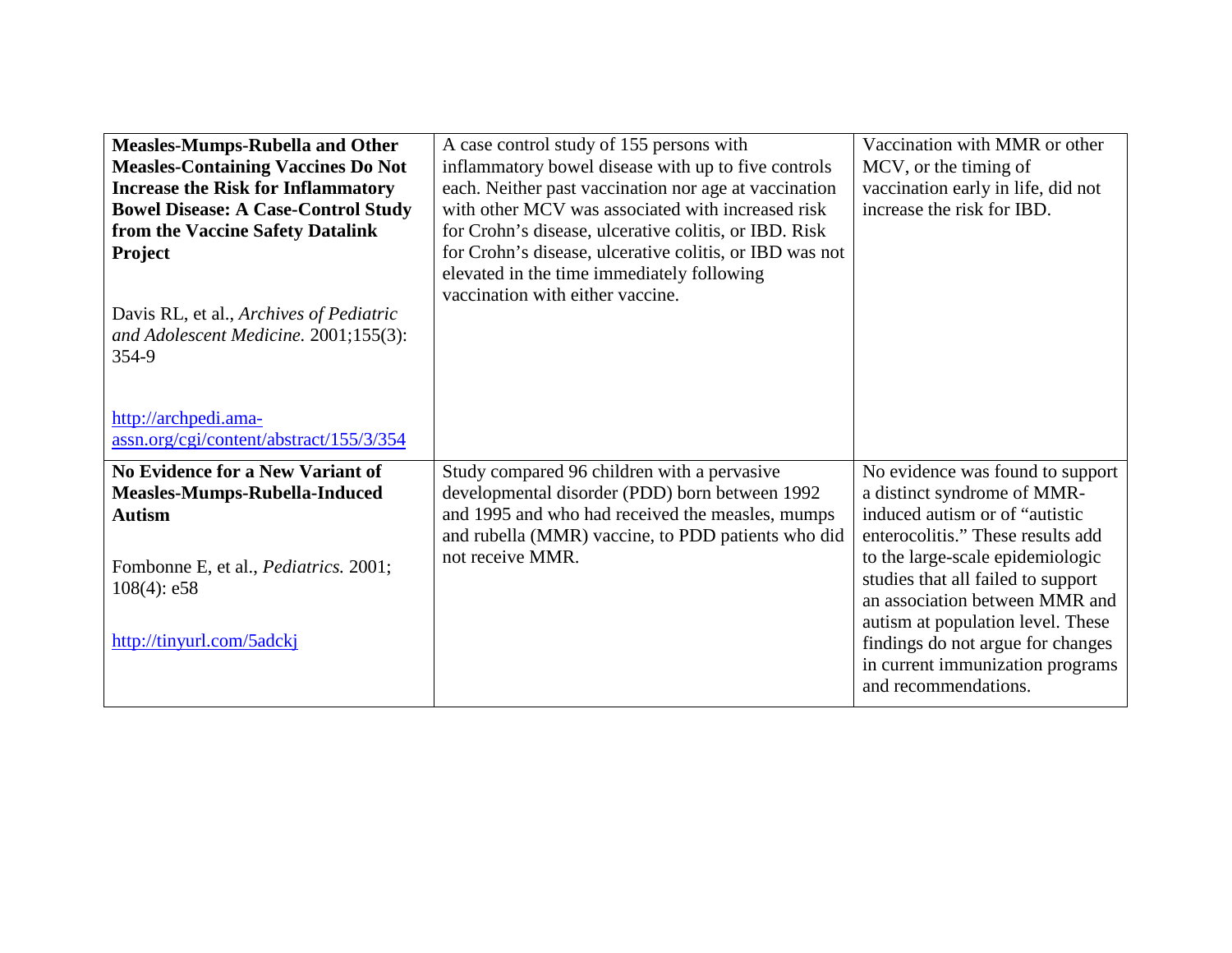| <b>Measles, Mumps, and Rubella</b><br><b>Vaccination and Bowel Problems or</b><br><b>Developmental Regression in Children</b><br>with Autism: Population Study<br>Taylor B, et al. British Medical Journal.<br>2002; 324(7334): 393-6<br>http://tinyurl.com/6oqsfc                  | Population study of 278 children with core autism<br>and 195 with atypical autism, born between 1979 and<br>1998. The proportion of children with developmental<br>regression $(25\%$ overall) or bowel symptoms $(17\%)$<br>did not change significantly during the 20 years from<br>1979, a period which included the introduction of<br>measles, mumps and rubella (MMR) vaccination in<br>October 1988. | Data provide no support for an<br>MMR associated "new variant"<br>form of autism with<br>developmental regression and<br>bowel problems, and further<br>evidence against involvement of<br>MMR vaccine in the initiation of<br>autism. |
|-------------------------------------------------------------------------------------------------------------------------------------------------------------------------------------------------------------------------------------------------------------------------------------|-------------------------------------------------------------------------------------------------------------------------------------------------------------------------------------------------------------------------------------------------------------------------------------------------------------------------------------------------------------------------------------------------------------|----------------------------------------------------------------------------------------------------------------------------------------------------------------------------------------------------------------------------------------|
| <b>Relation of Childhood Gastrointestinal</b><br><b>Disorders to Autism: Nested Case</b><br><b>Control Study Using Data from the UK</b><br><b>General Practice Research Database</b><br>Black C, et al., British Medical Journal.<br>2002; 325: 419-21<br>http://tinyurl.com/csudoy | Nested case control study of 96 children diagnosed<br>with autism and 449 controls. The estimated odds<br>ratio for a history of gastrointestinal disorders among<br>children with autism compared with children without<br>autism was 1.0 (95% confidence interval 0.5 to 2.2).                                                                                                                            | No evidence was found that<br>children with autism were more<br>likely than children without<br>autism to have had defined<br>gastrointestinal disorders at any<br>time before their diagnosis of<br>autism.                           |
| <b>Neurologic Disorders after Measles-</b><br><b>Mumps-Rubella Vaccination</b><br>Makela A, et al., Pediatrics. 2002; 110:<br>957-63<br>http://tinyurl.com/6ybfjr                                                                                                                   | Study of 535,544 1- to 7-year-old children who were<br>vaccinated between November 1982 and June 1986<br>in Finland.                                                                                                                                                                                                                                                                                        | Data do not support an<br>association between measles,<br>mumps and rubella (MMR)<br>vaccination and encephalitis,<br>aseptic meningitis or autism.                                                                                    |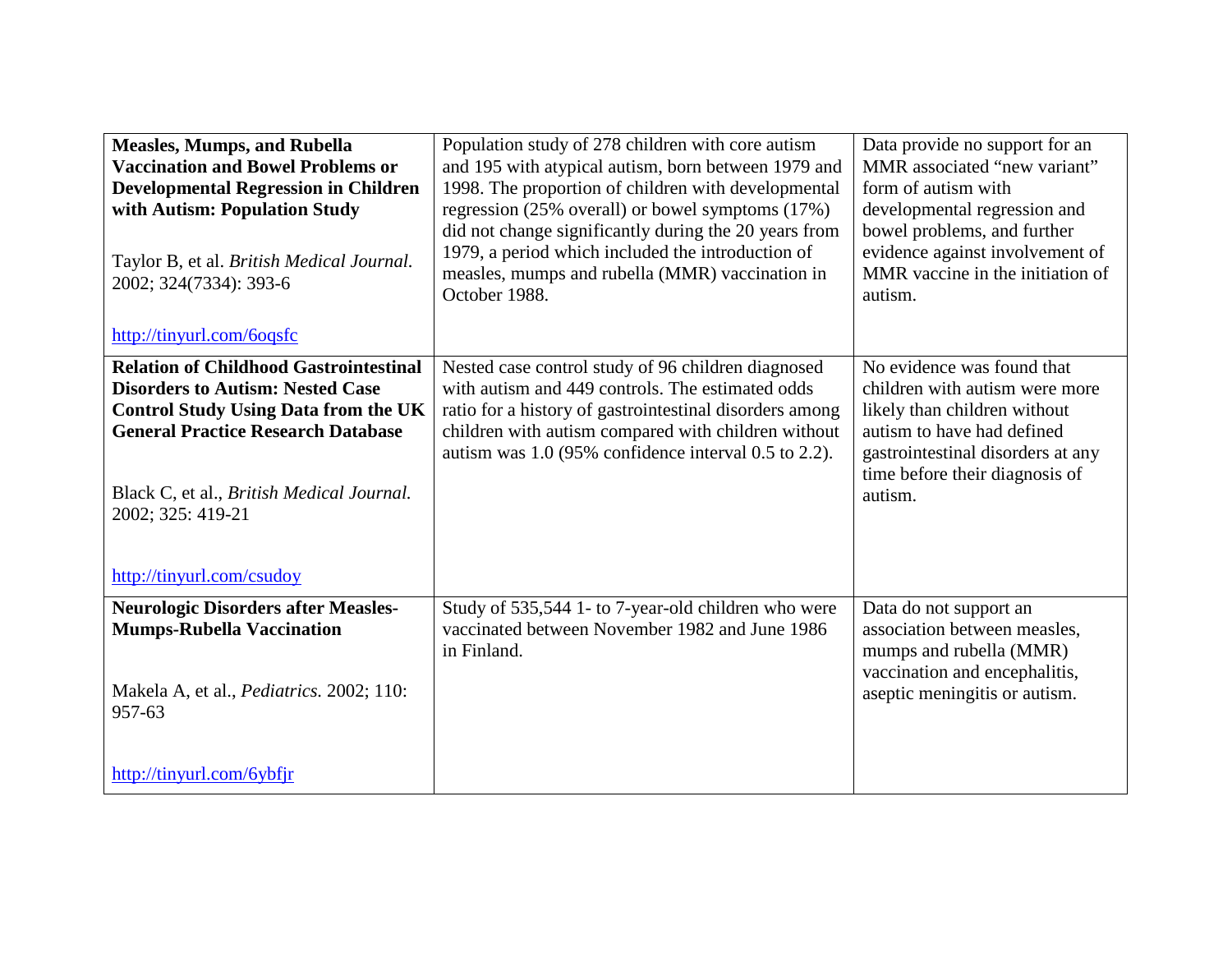| A Population-Based Study of Measles,                                                                               | Compared relative risk of Autism Spectrum Disorder                                                                                                                                                                                                                                                                                                                                                              | This study provides strong                                                                                                                                                |
|--------------------------------------------------------------------------------------------------------------------|-----------------------------------------------------------------------------------------------------------------------------------------------------------------------------------------------------------------------------------------------------------------------------------------------------------------------------------------------------------------------------------------------------------------|---------------------------------------------------------------------------------------------------------------------------------------------------------------------------|
| Mumps, and Rubella Vaccination and                                                                                 | (ASD) in children vaccinated with measles, mumps                                                                                                                                                                                                                                                                                                                                                                | evidence against the hypothesis                                                                                                                                           |
| <b>Autism</b>                                                                                                      | and rubella (MMR) vaccine and unvaccinated                                                                                                                                                                                                                                                                                                                                                                      | that MMR vaccination causes                                                                                                                                               |
| Madsen KM, et al., New England Journal<br>of Medicine. 2002; 347(19): 1477-82<br>http://tinyurl.com/5eob5k         | children born in Denmark between 1991 and 1998.<br>Of the 537,303 children in the cohort, 82% had<br>received the MMR vaccine. Researchers identified<br>316 children with a diagnosis of autism and 422 with<br>a diagnosis of other ASDs. There was no association<br>between the age at the time of vaccination, the time<br>since vaccination, or the date of vaccination and the<br>development of autism. | autism.                                                                                                                                                                   |
|                                                                                                                    |                                                                                                                                                                                                                                                                                                                                                                                                                 |                                                                                                                                                                           |
| <b>Prevalence of Autism and Parentally</b><br><b>Reported Triggers in a North East</b><br><b>London Population</b> | Study of reported age of onset of Autism Spectrum<br>Disorder (ASD) among 567 children in northeast<br>London born between 1979 and 1998. The age at<br>diagnosis of ASD was estimated to have decreased<br>per five-year period since 1983, by 8.7% for                                                                                                                                                        | The data suggest that a rise in<br>autism prevalence was likely due<br>to factors such as increased<br>recognition, a greater willingness<br>on the part of educators and |
| Lingam R, et al., Archives of Disease in<br>Childhood. 2003; 88(8): 666-70                                         | childhood autism and by 11.0% for atypical autism.<br>There was some evidence that measles, mumps and<br>rubella (MMR) vaccine was more likely to be<br>mentioned as a trigger after August 1997 than before.                                                                                                                                                                                                   | families to accept the diagnostic<br>label, and better recording<br>systems. The proportion of<br>parents attributing their child's<br>autism to MMR appears to have      |
| http://adc.bmj.com/cgi/content/abstract/8<br>8/8/666                                                               |                                                                                                                                                                                                                                                                                                                                                                                                                 | increased since August 1997.                                                                                                                                              |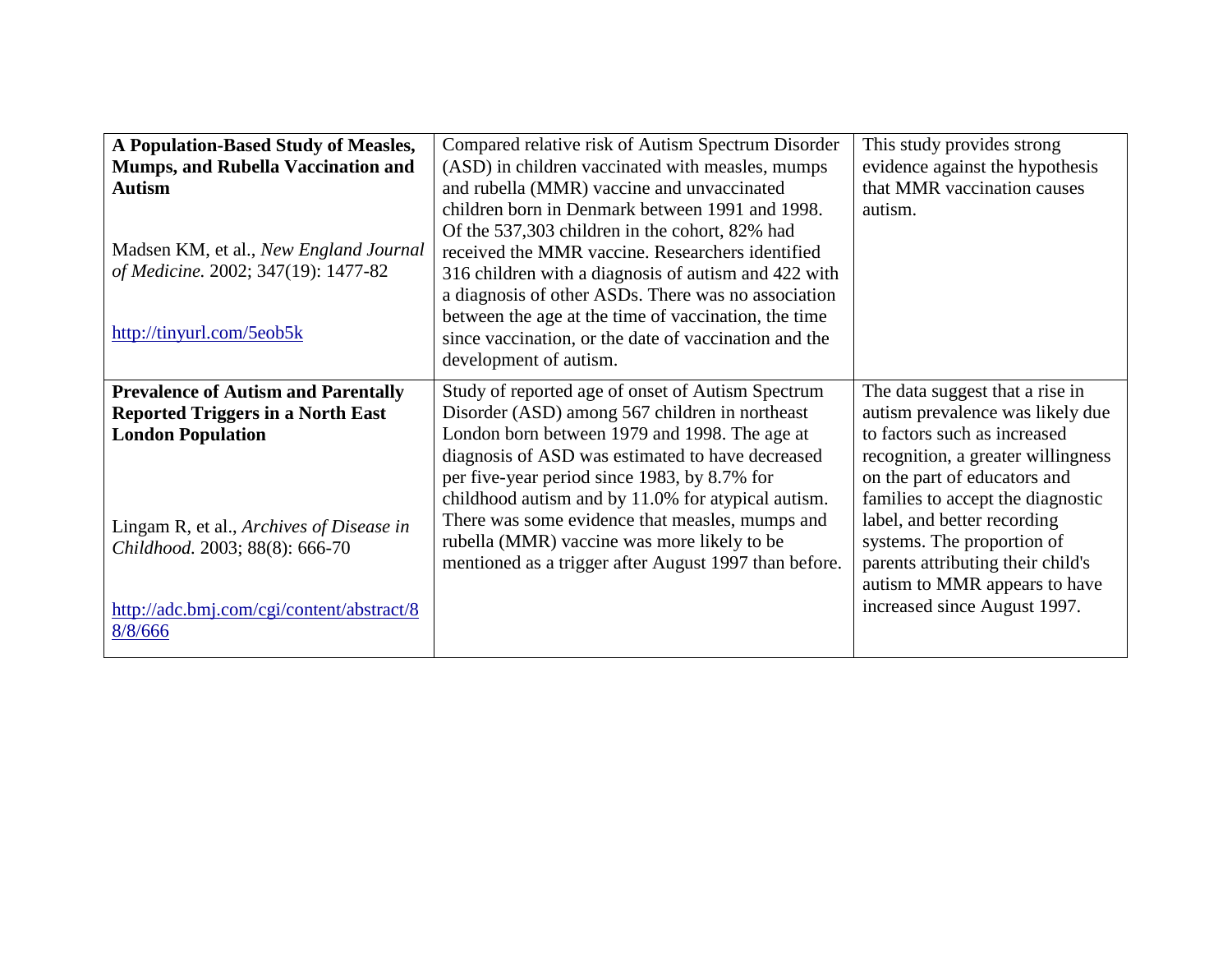| <b>MMR Vaccination and Pervasive</b><br><b>Developmental Disorders: A Case-</b><br><b>Control Study</b><br>Smeeth L, et al., <i>Lancet</i> 2004; 364(9438):<br>963-9<br>http://tinyurl.com/8wlhfj                                                         | Matched case-control of 1,295 people born in 1973 or<br>later who had first recorded diagnosis of pervasive<br>developmental disorder while registered with a<br>contributing general practice between 1987 and 2001.<br>Controls (4,469) were matched on age, sex and<br>general practice. 1,010 cases (78.1%) had measles,<br>mumps and rubella (MMR) vaccination recorded<br>before diagnosis, compared with 3,671 controls<br>(82.1%) before the age at which their matched case<br>was diagnosed. | Data suggest that MMR<br>vaccination is not associated with<br>an increased risk of pervasive<br>developmental disorders.                                                                                                                                                |
|-----------------------------------------------------------------------------------------------------------------------------------------------------------------------------------------------------------------------------------------------------------|--------------------------------------------------------------------------------------------------------------------------------------------------------------------------------------------------------------------------------------------------------------------------------------------------------------------------------------------------------------------------------------------------------------------------------------------------------------------------------------------------------|--------------------------------------------------------------------------------------------------------------------------------------------------------------------------------------------------------------------------------------------------------------------------|
| Age at First Measles-Mumps-Rubella<br><b>Vaccination in Children with Autism</b><br>and School-Matched Control Subjects:<br><b>A Population-Based Study in</b><br><b>Metropolitan Atlanta</b><br>DeStefano F et al., Pediatrics 2004;<br>$113(2): 259-66$ | Study compared ages at first measles, mumps and<br>rubella (MMR) vaccination between children with<br>autism and children who did not have autism in the<br>total population and in selected subgroups, including<br>children with regression in development.                                                                                                                                                                                                                                          | Similar proportions of case and<br>control children were vaccinated<br>by the recommended age or<br>shortly after (i.e., before 18<br>months) and before the age by<br>which atypical development is<br>usually recognized in children<br>with autism (i.e., 24 months). |
| http://pediatrics.aappublications.org/cgi/c<br>ontent/abstract/113/2/259                                                                                                                                                                                  |                                                                                                                                                                                                                                                                                                                                                                                                                                                                                                        |                                                                                                                                                                                                                                                                          |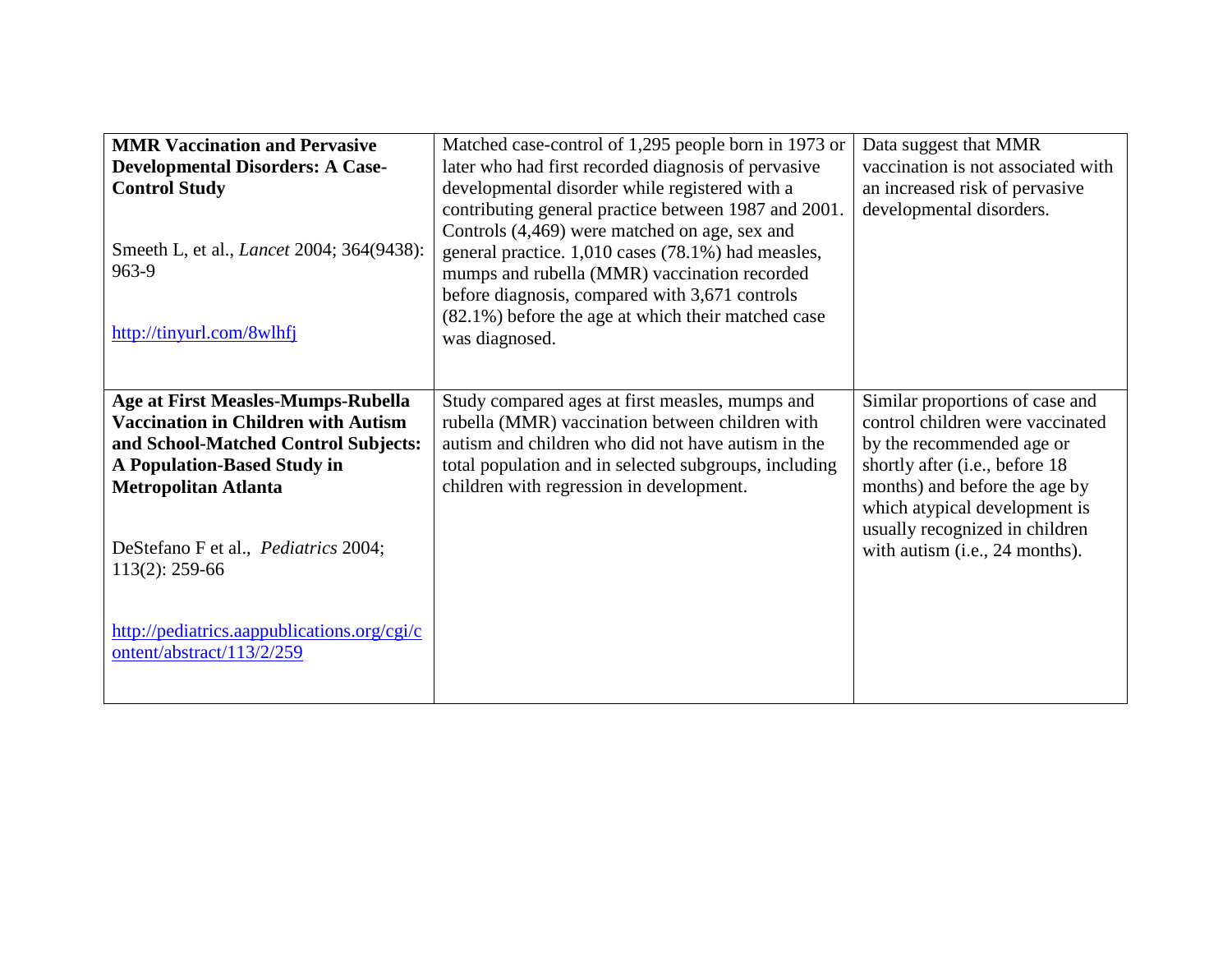| No evidence for links between autism,<br><b>MMR</b> and measles virus<br>Chen W, et al., <i>Psychological Medicine</i> .<br>2004 April; 34(3): 543-53<br>http://tinyurl.com/5msou2                           | Study compared 2,407 persons with autism born<br>between 1959 and 1993; to 4,640 Down syndrome<br>subjects born between 1966 and 1993.                                                                                                                                                                                                                                                                                                                                                                                                                               | No increased risk of autism was<br>found following exposures to<br>wild measles and vaccinations<br>with monovalent measles, and<br>Urabe or Jeryl-Lynn variants of<br>measles, mumps and rubella<br>(MMR) vaccine.                                                         |
|--------------------------------------------------------------------------------------------------------------------------------------------------------------------------------------------------------------|----------------------------------------------------------------------------------------------------------------------------------------------------------------------------------------------------------------------------------------------------------------------------------------------------------------------------------------------------------------------------------------------------------------------------------------------------------------------------------------------------------------------------------------------------------------------|-----------------------------------------------------------------------------------------------------------------------------------------------------------------------------------------------------------------------------------------------------------------------------|
| No effect of MMR withdrawal on the<br>incidence of autism: a total population<br>study<br>Honda H, et al., Journal of Child<br>Psychology and Psychiatry. 2005; 46(6):<br>572-9<br>http://tinyurl.com/d8f3lg | Study examined incidence of Autism Spectrum<br>Disorders (ASD) to age 7 for children born between<br>1988 and 1996 in Yokohama, Japan. The measles,<br>mumps and rubella (MMR) vaccination rate in<br>Yokohama declined significantly in the birth cohorts<br>of years 1988-92, and no MMR vaccines were<br>administered in 1993 or thereafter. In contrast,<br>cumulative incidence of ASD up to age 7 increased<br>significantly in the birth cohorts of years 1988<br>through 1996 and most notably rose dramatically<br>beginning with the birth cohort of 1993. | MMR vaccination is not likely to<br>be a main cause of ASD, and<br>cannot explain the rise over time<br>in the incidence of ASD.<br>Withdrawal of MMR in countries<br>where it is still being used cannot<br>be expected to lead to a reduction<br>in the incidence of ASD. |
| <b>Immunization Safety Review: Vaccines</b><br>and Autism<br>Institute of Medicine, The National<br><b>Academies Press: 2004</b><br>http://books.nap.edu/catalog.php?record<br>id=10997#description          | The IOM's Committee on Immunization Safety<br>Review was convened in the fall of 2000 to provide<br>an independent review of increasingly prominent<br>vaccine safety concerns. The 15 committee members<br>with expertise in pediatrics, internal medicine,<br>immunology, neurology, infectious diseases,<br>epidemiology, biostatistics, public health, risk<br>perception, decision analysis, nursing, genetics,<br>ethics and health communications analyzed over 200<br>relevant studies.                                                                      | The committee rejected a causal<br>relationship between the MMR<br>vaccine and autism as well as a<br>causal relationship between<br>thimerosal-containing vaccines<br>and autism.                                                                                          |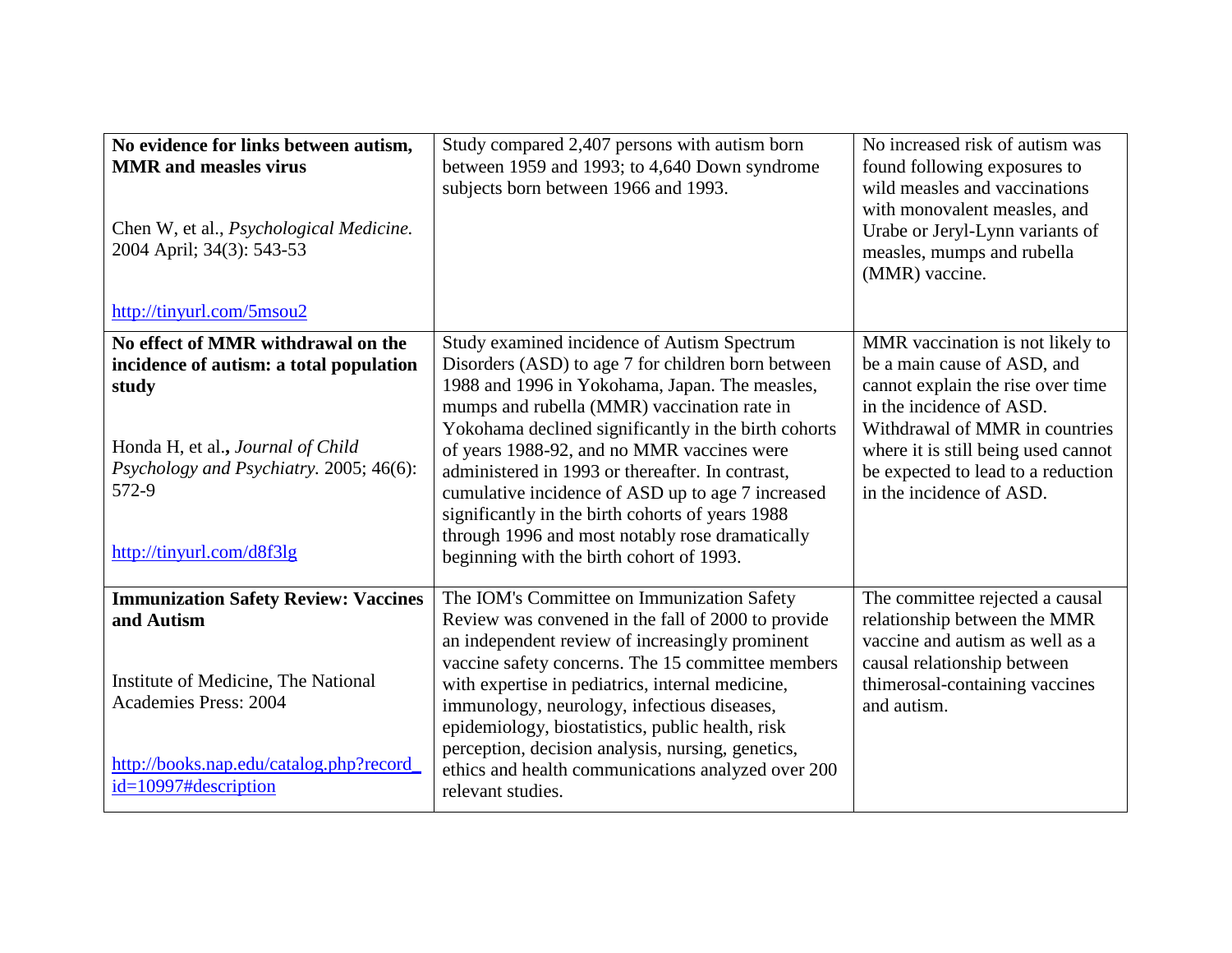| <b>Relationship between MMR Vaccine</b><br>and Autism<br>Klein KC, Diehl EB. The Annals of<br>Pharmacotherapy. 2004; 38(7-8):1297-<br>300<br>http://tinyurl.com/chdjrk                                                                             | Ten articles that specifically evaluated the possible<br>relationship between the measles, mumps and rubella<br>(MMR) vaccine and autism were identified. Review<br>articles, commentaries, and evaluations of a link<br>between gastrointestinal symptoms in autistic<br>children and MMR immunization were excluded.                                                   | Based upon the current literature,<br>it appears that there is no<br>relationship between MMR<br>vaccination and the development<br>of autism. |
|----------------------------------------------------------------------------------------------------------------------------------------------------------------------------------------------------------------------------------------------------|--------------------------------------------------------------------------------------------------------------------------------------------------------------------------------------------------------------------------------------------------------------------------------------------------------------------------------------------------------------------------|------------------------------------------------------------------------------------------------------------------------------------------------|
| Is There a 'Regressive Phenotype' of<br><b>Autism Spectrum Disorder Associated</b><br>with the Measles-Mumps-Rubella<br><b>Vaccine? A CPEA Study</b><br>Richler, et al., Journal of Autism and<br>Developmental Disorders. 2006; 36(3):<br>299-316 | A multi-site study of 351 children with Autism<br>Spectrum Disorders (ASD) and 31 typically<br>developing children used caregiver interviews to<br>describe the children's early acquisition and loss of<br>social-communication milestones. For the majority of<br>children with ASD who had experienced a<br>regression, pre-loss development was clearly<br>atypical. | No evidence that onset of autistic<br>symptoms or of regression was<br>related to measles, mumps and<br>rubella vaccination.                   |
| http://tinyurl.com/66gtk2                                                                                                                                                                                                                          |                                                                                                                                                                                                                                                                                                                                                                          |                                                                                                                                                |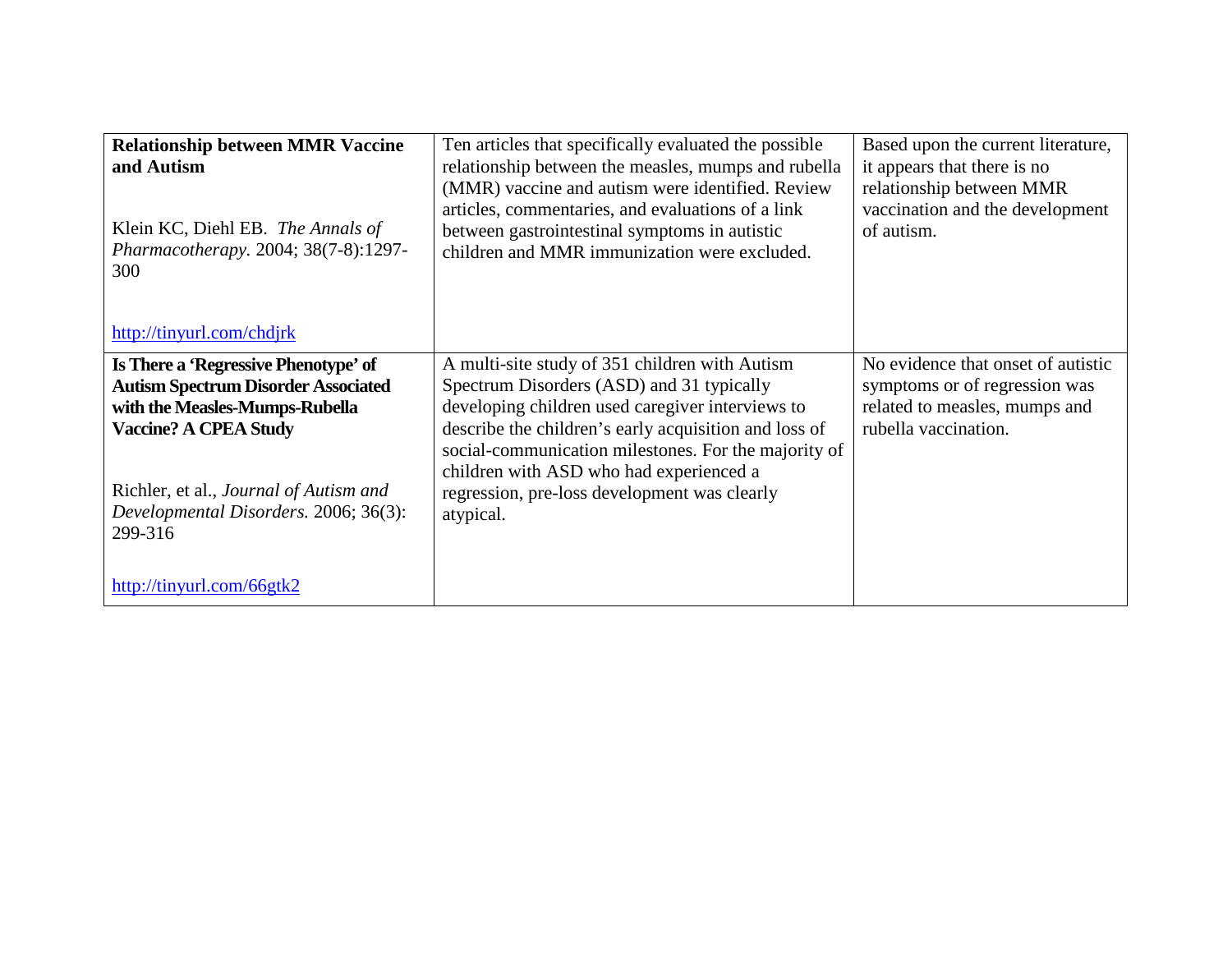| <b>Pervasive Developmental Disorders in</b><br><b>Montreal and Quebec, Canada:</b><br><b>Prevalence and Links with</b><br><b>Immunizations</b><br>Fombonne E, et al., Pediatrics. 2006;<br>$118(1)$ : e139-50<br>http://tinyurl.com/5c27nu | Study of thimerosal and measles, mumps and rubella<br>(MMR) vaccine uptake in 28,000 Canadian children<br>born between 1987 and 1998, of whom 180 were<br>identified with a pervasive developmental disorder.                                                                                                                                                                                                                                                                                                                                 | The data rule out an association<br>between pervasive developmental<br>disorder and either high levels of<br>ethyl mercury exposure<br>comparable with those<br>experienced in the United States<br>in the 1990s or 1- or 2-dose<br>MMR vaccinations.                                                                                                                                                                                                                                                                                                              |
|--------------------------------------------------------------------------------------------------------------------------------------------------------------------------------------------------------------------------------------------|-----------------------------------------------------------------------------------------------------------------------------------------------------------------------------------------------------------------------------------------------------------------------------------------------------------------------------------------------------------------------------------------------------------------------------------------------------------------------------------------------------------------------------------------------|--------------------------------------------------------------------------------------------------------------------------------------------------------------------------------------------------------------------------------------------------------------------------------------------------------------------------------------------------------------------------------------------------------------------------------------------------------------------------------------------------------------------------------------------------------------------|
| <b>Immunizations and Autism: A Review</b><br>of the Literature<br>Doja A, and Roberts W, The Canadian<br>Journal of Neurological Sciences. 2006;<br>$33(4): 341-6$<br>http://tinyurl.com/ddnqq7                                            | Literature review found very few studies supporting<br>an association between vaccines and autism, with the<br>overwhelming majority showing no causal<br>association between the measles, mumps and rubella<br>(MMR) vaccine and autism. The vaccine preservative<br>thimerosal has alternatively been hypothesized to<br>have a possible causal role in autism. No convincing<br>evidence was found to support an association<br>between the vaccine preservative thimerosal and<br>autism, nor for the use of chelation therapy in autism. | Literature review found very few<br>studies supporting an association<br>between vaccines and autism,<br>with the overwhelming majority<br>showing no causal association<br>between the measles, mumps and<br>rubella (MMR) vaccine and<br>autism. The vaccine preservative<br>thimerosal has alternatively been<br>hypothesized to have a possible<br>causal role in autism. No<br>convincing evidence was found to<br>support an association between<br>the vaccine preservative<br>thimerosal and autism, nor for the<br>use of chelation therapy in<br>autism. |
| <b>No Evidence of Persisting Measles</b><br><b>Virus in Peripheral Blood</b><br><b>Mononuclear Cells from Children with</b>                                                                                                                | Peripheral blood mononuclear cells were isolated<br>from 54 children with Autism Spectrum Disorders<br>(ASD) and 34 developmentally normal children, and<br>up to 4 real-time polymerase chain reaction assays                                                                                                                                                                                                                                                                                                                                | There is no evidence of measles<br>virus persistence in the peripheral<br>blood mononuclear cells of                                                                                                                                                                                                                                                                                                                                                                                                                                                               |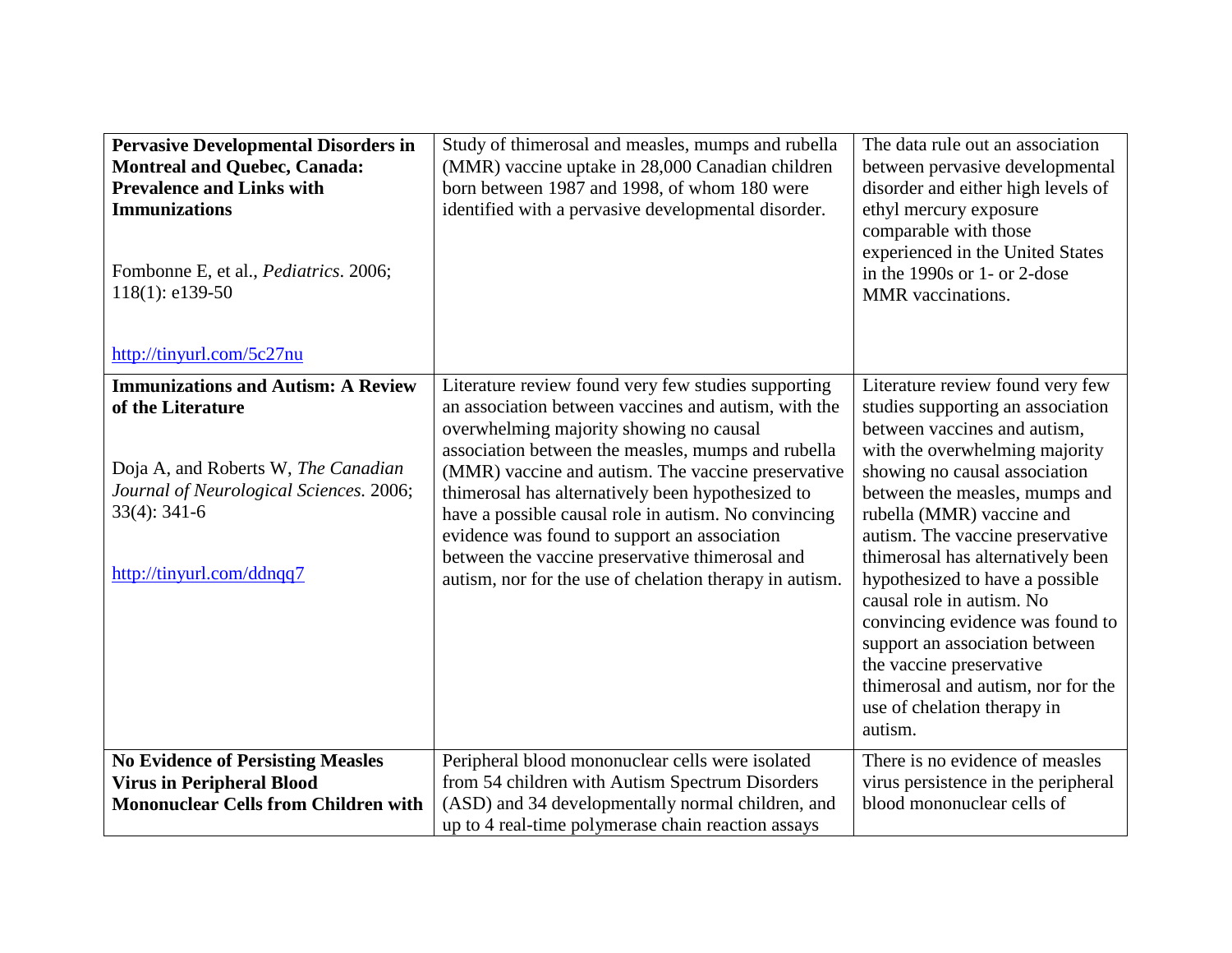| <b>Autism Spectrum Disorder</b><br>D'Souza Y, et al., Pediatrics. 2006;<br>118(4): 1664-75<br>http://tinyurl.com/dcb79o                                                                 | and 2 nested polymerase chain reaction assays were<br>performed. No sample from either ASD or control<br>groups was found to contain nucleic acids from any<br>measles virus gene. In the nested polymerase chain<br>reaction and in-house assays, none of the samples<br>yielded positive results. Furthermore, there was no<br>difference in anti-measles antibody titers between the<br>autism and control groups.                                                                                                             | children with ASD.             |
|-----------------------------------------------------------------------------------------------------------------------------------------------------------------------------------------|-----------------------------------------------------------------------------------------------------------------------------------------------------------------------------------------------------------------------------------------------------------------------------------------------------------------------------------------------------------------------------------------------------------------------------------------------------------------------------------------------------------------------------------|--------------------------------|
| <b>MMR-Vaccine and Regression in</b>                                                                                                                                                    | Study of 904 patients with Autism Spectrum                                                                                                                                                                                                                                                                                                                                                                                                                                                                                        | The data do not support an     |
| <b>Autism Spectrum Disorders: Negative</b>                                                                                                                                              | Disorders (ASD). During the period of measles,                                                                                                                                                                                                                                                                                                                                                                                                                                                                                    | association between MMR and    |
| <b>Results Presented from Japan</b><br>Uchiyama T, et al., Journal of Autism<br>and Developmental Disorders. 2007;<br>$37(2): 210-7$<br>http://www.ncbi.nlm.nih.gov/pubmed/16<br>865547 | mumps and rubella vaccine (MMR) usage, no<br>significant difference was found in the incidence of<br>regression between MMR-vaccinated children and<br>non-vaccinated children. Among the proportion and<br>incidence of regression across the three MMR-<br>program-related periods (before, during and after<br>MMR usage), no significant difference was found<br>between those who had received MMR and those<br>who had not. Moreover, the incidence of regression<br>did not change significantly across the three periods. | autism.                        |
| <b>Measles Vaccination and Antibody</b>                                                                                                                                                 | Case-control study of 98 vaccinated children aged                                                                                                                                                                                                                                                                                                                                                                                                                                                                                 | No association between measles |
| <b>Response in Autism Spectrum</b><br><b>Disorders</b>                                                                                                                                  | 10-12 years in the UK with autism spectrum disorder<br>(ASD) and two control groups of similar age: 52                                                                                                                                                                                                                                                                                                                                                                                                                            | vaccination and ASD was shown. |
| Baird G, et al., Archives of Disease in<br>Childhood. 2008; 93(10): 832-7<br>http://tinyurl.com/dn6yy8                                                                                  | children with special educational needs but no ASD<br>and 90 children in the typically developing group. No<br>difference was found between cases and controls for<br>measles antibody response. There was no dose-<br>response relationship between autism symptoms and<br>antibody concentrations.                                                                                                                                                                                                                              |                                |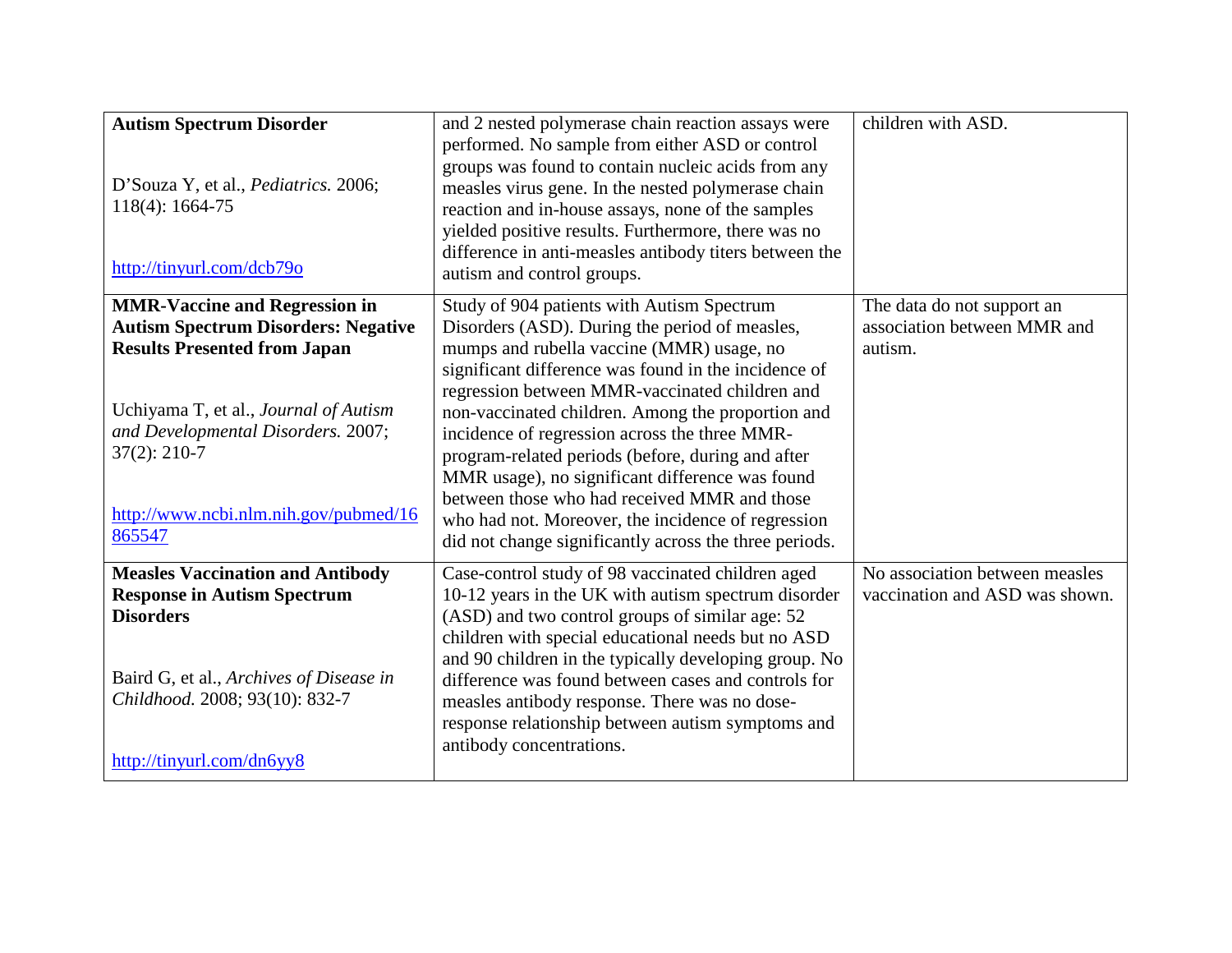| <b>Lack of Association between Measles</b><br><b>Virus Vaccine and Autism with</b><br><b>Enteropathy: A Case-Control Study</b><br>Hornig M et al., <i>PLoS ONE</i> . 2008; 3(9):<br>e3140 | Researchers looked for measles virus in the guts of<br>25 children with both autism and gastrointestinal<br>disorders, and another 13 children with the same<br>gastrointestinal disorders but no autism. The virus<br>was detected in one child from each group. | This study provides strong<br>evidence against association of<br>autism with persistent measles<br>virus RNA in the gastrointestinal<br>tract or with measles, mumps and<br>rubella (MMR) vaccine exposure. |
|-------------------------------------------------------------------------------------------------------------------------------------------------------------------------------------------|-------------------------------------------------------------------------------------------------------------------------------------------------------------------------------------------------------------------------------------------------------------------|-------------------------------------------------------------------------------------------------------------------------------------------------------------------------------------------------------------|
| http://www.plosone.org/article/info%3Ad<br>oi%2F10.1371%2Fjournal.pone.0003140                                                                                                            |                                                                                                                                                                                                                                                                   |                                                                                                                                                                                                             |
| <b>Lack of Association Between Measles-</b><br><b>Mumps-Rubella Vaccination and</b><br><b>Autism in Children: A Case-Control</b><br><b>Study</b>                                          | Researchers in Poland compared vaccination history<br>and autism diagnosis in 96 children with autism, ages<br>2 to 15, as well as 192 children in a control group.<br>For children diagnosed before a diagnosis of autism,                                       | The study provides evidence<br>against the association of autism<br>with either MMR or a single<br>measles vaccine.                                                                                         |
| Budzyn D, et al., The Pediatric Infectious<br>Disease Journal. 2010; 29(5): 397-400                                                                                                       | the autism risk was lower in children who received<br>MMR vaccine than in nonvaccinated children. A<br>similar result was achieved for the single-antigen<br>measles vaccine.                                                                                     |                                                                                                                                                                                                             |
| http://www.ncbi.nlm.nih.gov/pubmed/19<br>952979                                                                                                                                           |                                                                                                                                                                                                                                                                   |                                                                                                                                                                                                             |

### **COURT DECISIONS**

| <b>Case</b>                                                    | <b>Result</b>                                                      |
|----------------------------------------------------------------|--------------------------------------------------------------------|
| <b>U.S. Court of Federal Claims decision in Omnibus Autism</b> | On Feb. 12, 2009, the "vaccine court" ruled in three test cases on |
| Proceeding                                                     | the theory that MMR vaccine and the vaccine preservative           |
|                                                                | thimerosal are linked to autism. The court found the scientific    |
| $http://www.uscfc.uscourts.gov/node/5026$                      | evidence is overwhelmingly contrary to this theory.                |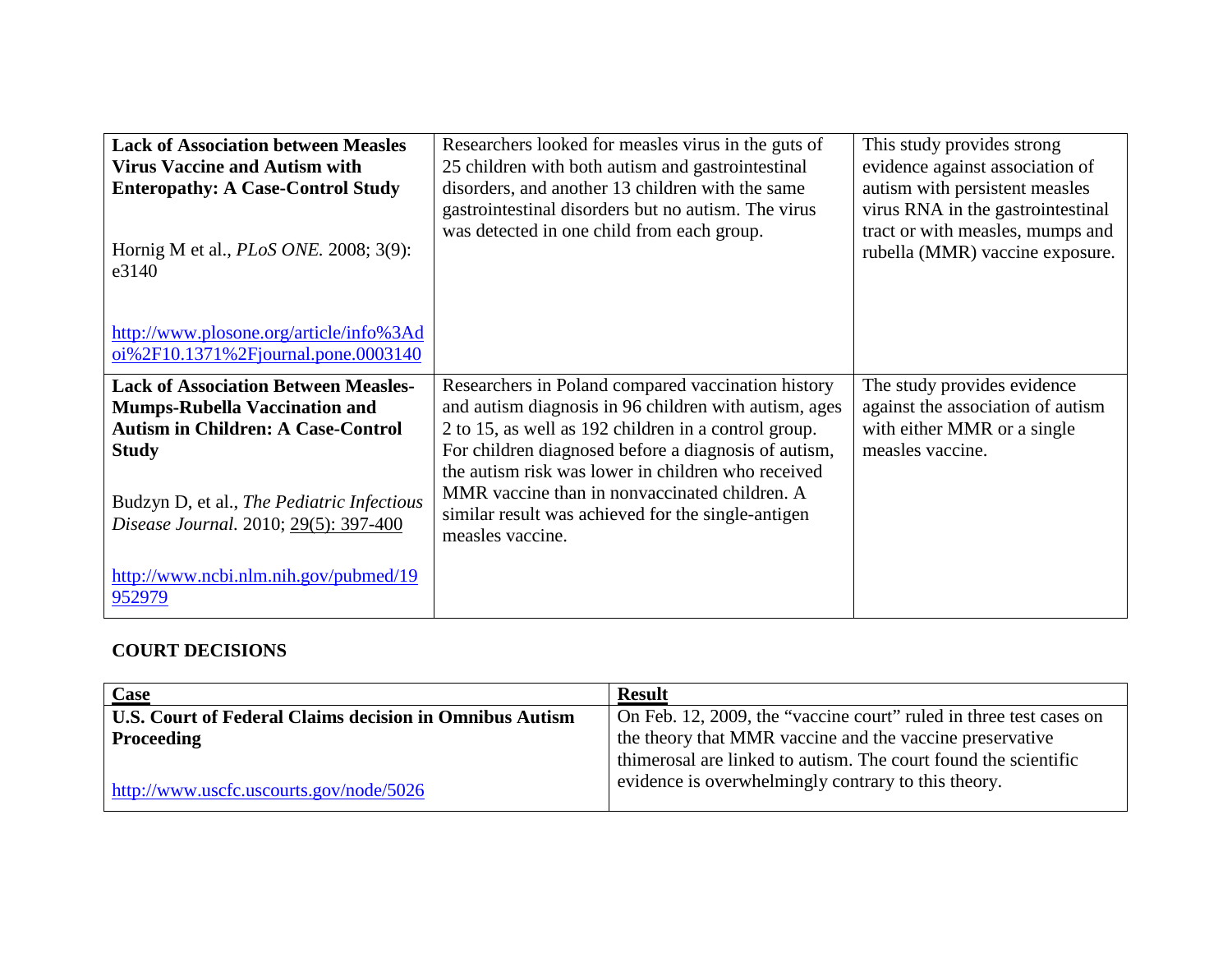## **STUDIES LOOKING AT THIMEROSAL:**

| <b>Study Citation</b>                            | <b>Summary</b>                               | <b>Author Conclusion</b>                   |
|--------------------------------------------------|----------------------------------------------|--------------------------------------------|
| <b>Association Between Thimerosal-</b>           | Study of 467,000 children born in Denmark    | The results do not support a causal        |
| <b>Containing Vaccine and Autism</b>             | between 1990 and 1996 compared children      | relationship between childhood vaccination |
|                                                  | who were vaccinated with a thimerosal-       | with thimerosal-containing vaccines and    |
|                                                  | containing vaccine to children who received  | development of autistic-spectrum           |
| Hviid, et al., Journal of the American           | a thimerosal-free formulation of the same    | disorders.                                 |
| Medical Association. 2003;                       | vaccine. The risk of autism and other autism |                                            |
| 290(13):1763-6                                   | spectrum disorders did not differ            |                                            |
|                                                  | significantly between children vaccinated    |                                            |
|                                                  | with thimerosal-containing vaccine and       |                                            |
| http://tinyurl.com/5rtzjd                        | children vaccinated with thimerosal-free     |                                            |
|                                                  | vaccine.                                     |                                            |
| <b>Thimerosal Exposure in Infants and</b>        | The researchers monitored the thimerosal     | No convincing evidence was found that      |
| <b>Developmental Disorders: A</b>                | exposure of more than 14,000 children born   | early exposure to thimerosal had any       |
| <b>Prospective Cohort Study in the</b>           | in the United Kingdom between 1991 and       | deleterious effect on neurologic or        |
| <b>United Kingdom Does Not Support a</b>         | 1992. The age at which doses of thimerosal-  | psychological outcome.                     |
| <b>Causal Association</b>                        | containing vaccines were administered was    |                                            |
|                                                  | recorded, and measures of mercury            |                                            |
|                                                  | exposure by 3, 4 and 6 months of age were    |                                            |
| Heron, et al., <i>Pediatrics</i> . 2004;114(3)3: | calculated and compared with a number of     |                                            |
| 577-83                                           | measures of childhood cognitive and          |                                            |
|                                                  | behavioral development covering the period   |                                            |
|                                                  | from 6 to 91 months of age.                  |                                            |
| http://pediatrics.aappublications.org/cgi/c      |                                              |                                            |
| ontent/abstract/114/3/577                        |                                              |                                            |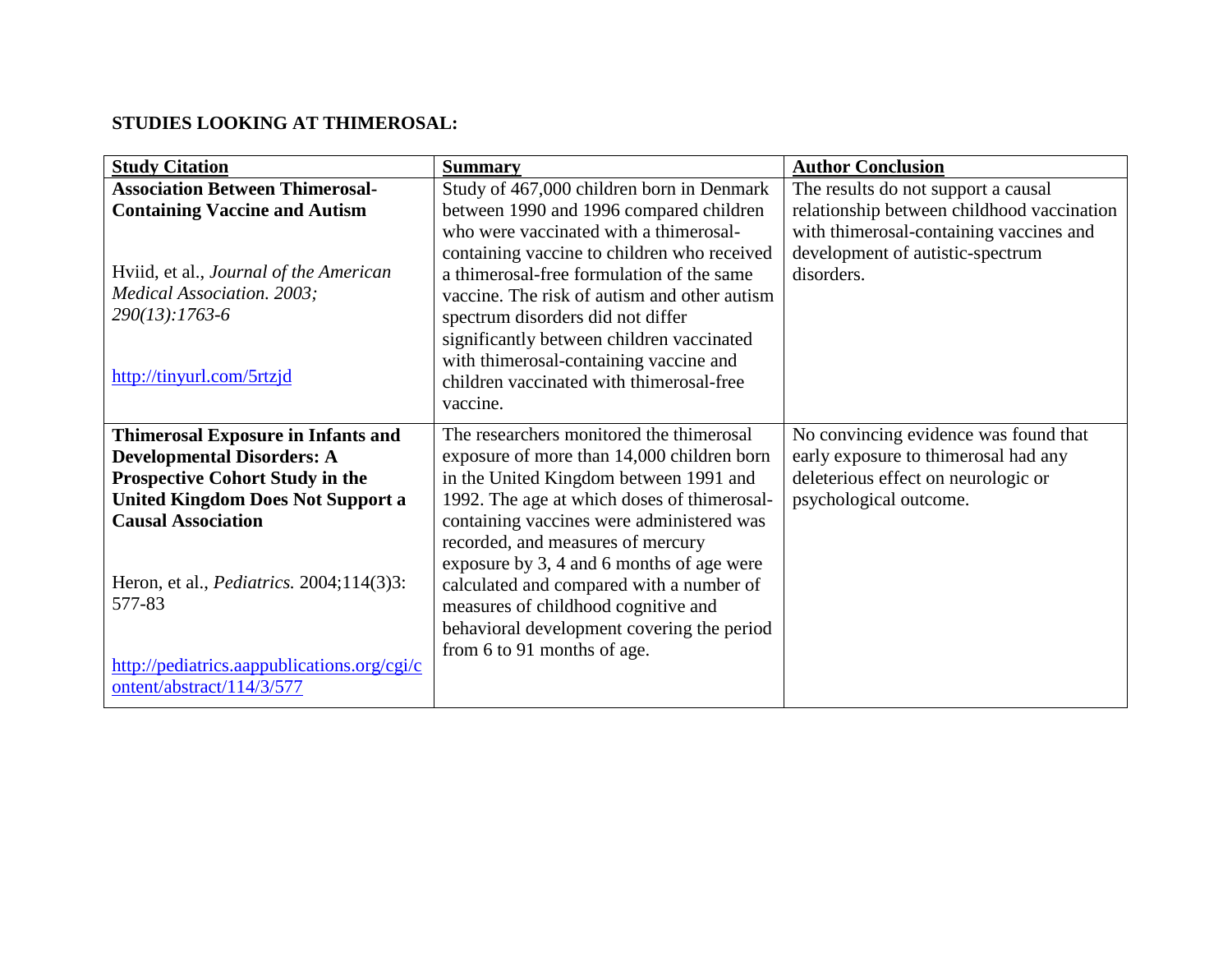| <b>Thimerosal and the Occurrence of</b>           | Analyzed data from the Danish Psychiatric   | The discontinuation of thimerosal-           |
|---------------------------------------------------|---------------------------------------------|----------------------------------------------|
| <b>Autism: Negative Ecological Evidence</b>       | Central Research Register recording all     | containing vaccines in Denmark in 1992       |
| <b>From Danish Population-Based Data</b>          | psychiatric admissions since 1971, and all  | was followed by an increase in the           |
|                                                   | outpatient contacts in psychiatric          | incidence of autism. The data do not         |
| Madsen, et al., <i>Pediatrics</i> . 2003; 112(3): | departments in Denmark since 1995. There    | support a correlation between thimerosal-    |
| $604 - 6$                                         | was no trend toward an increase in the      | containing vaccines and the incidence of     |
|                                                   | incidence of autism during that period when | autism.                                      |
|                                                   | thimerosal was used in Denmark, up          |                                              |
| http://tinyurl.com/5omq4u                         | through 1990. From 1991 until 2000 the      |                                              |
|                                                   | incidence increased and continued to rise   |                                              |
|                                                   | after the removal of thimerosal from        |                                              |
|                                                   | vaccines, including increases among         |                                              |
|                                                   | children born after the discontinuation of  |                                              |
|                                                   | thimerosal.                                 |                                              |
| <b>Autism and thimerosal-containing</b>           | Study compared the prevalence/incidence of  | The data is not consistent with the          |
| vaccines: Lack of consistent evidence             | autism in California, Sweden and Denmark    | hypothesis that increased exposure to        |
| for an association                                | from the mid-80s to the late 90s with       | thimerosal-containing vaccines is            |
|                                                   | average exposures to thimerosal-containing  | responsible for the apparent increase in the |
| Stehr-Green P, et al., American Journal           | vaccines. In all three countries, the       | rates of autism in young children being      |
| of Preventive Medicine. 2003; 25(2):101-          | incidence and prevalence of Autism          | observed worldwide.                          |
| 6                                                 |                                             |                                              |
|                                                   |                                             |                                              |
|                                                   | Spectrum Disorders began to rise in the     |                                              |
|                                                   | 1985-1989 period, and the rate of increase  |                                              |
|                                                   | accelerated in the early 1990s.             |                                              |
| http://www.ncbi.nlm.nih.gov/pubmed/12<br>880876   |                                             |                                              |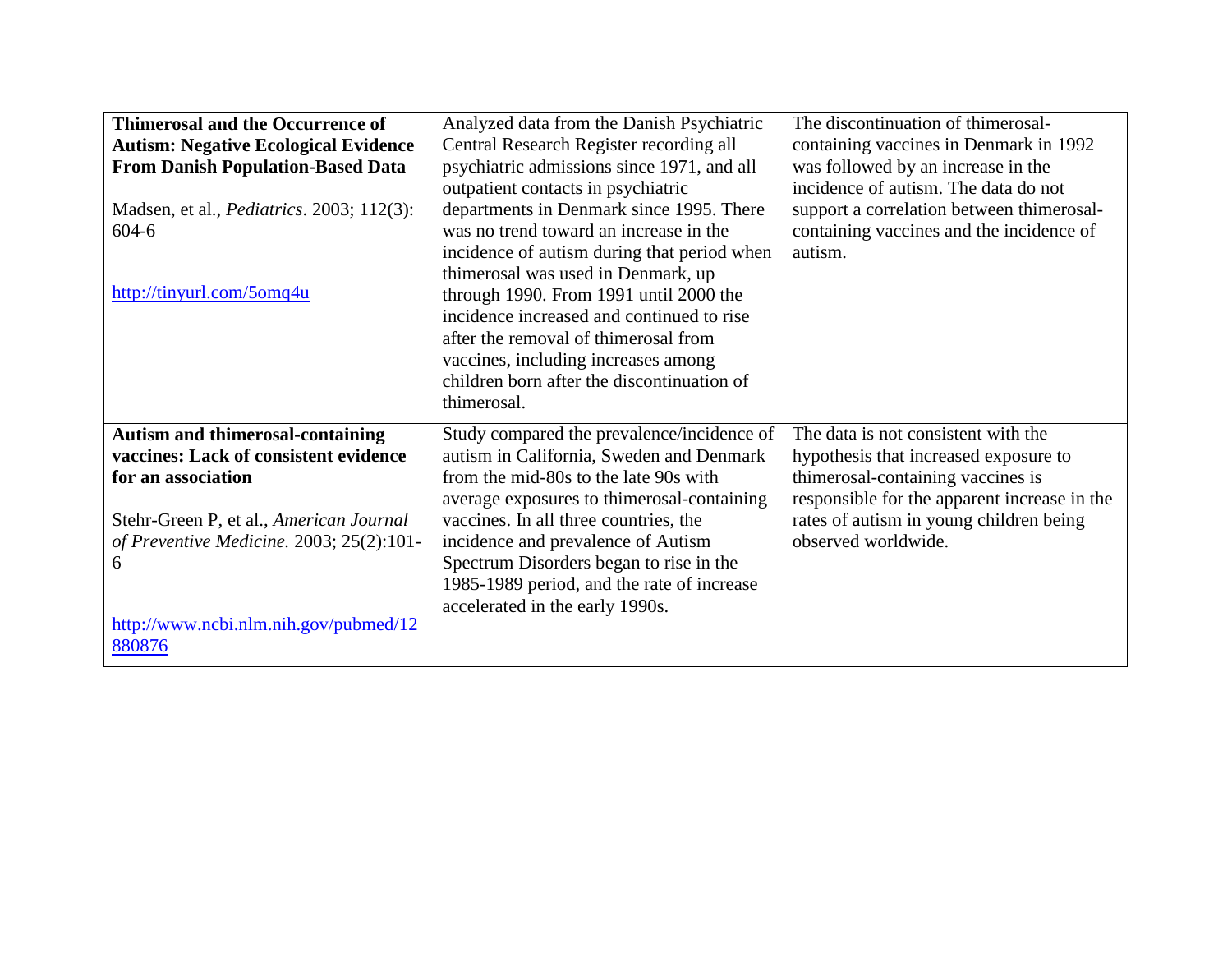| <b>Thimerosal Exposure in Infants and</b><br><b>Developmental Disorders: A</b><br><b>Retrospective Cohort Study in the</b><br><b>United Kingdom Does Not Support a</b><br><b>Causal Association</b><br>Andrews N, et al., <i>Pediatrics</i> . 2004;<br>$114(3): 584-91$<br>http://tinyurl.com/7rvj6m | Study analyzed thimerosal exposure and<br>possible development delays in 109,863<br>children born in the United Kingdom from<br>1988-97. Exposure was defined according<br>to the number of DTP/DT doses received by<br>3 and 4 months of age and also the<br>cumulative age-specific DTP/DT exposure<br>by 6 months.                                                                                                                                                                                 | With the possible exception of tics, there<br>was no evidence that thimerosal exposure<br>via DTP/DT vaccines causes<br>neurodevelopmental disorders.                                                                                                                 |
|------------------------------------------------------------------------------------------------------------------------------------------------------------------------------------------------------------------------------------------------------------------------------------------------------|-------------------------------------------------------------------------------------------------------------------------------------------------------------------------------------------------------------------------------------------------------------------------------------------------------------------------------------------------------------------------------------------------------------------------------------------------------------------------------------------------------|-----------------------------------------------------------------------------------------------------------------------------------------------------------------------------------------------------------------------------------------------------------------------|
| <b>Immunization Safety Review: Vaccines</b><br>and Autism<br>Institute of Medicine, The National<br><b>Academies Press: 2004</b><br>http://books.nap.edu/catalog.php?record_<br>id=10997#description                                                                                                 | The IOM's Committee on Immunization<br>Safety Review was convened in the fall of<br>2000 to provide an independent review of<br>increasingly prominent vaccine safety<br>concerns. The 15 committee members with<br>expertise in pediatrics, internal medicine,<br>immunology, neurology, infectious<br>diseases, epidemiology, biostatistics, public<br>health, risk perception, decision analysis,<br>nursing, genetics, ethics and health<br>communications analyzed over 200 relevant<br>studies. | The committee rejected a causal<br>relationship between the MMR vaccine and<br>autism as well as a causal relationship<br>between thimerosal-containing vaccines<br>and autism.                                                                                       |
| <b>Pervasive Developmental Disorders in</b><br>Montreal, Quebec, Canada:<br><b>Prevalence and Links With</b><br><b>Immunizations</b><br>Fombonne, et al., Pediatrics. 2006;<br>$118(1)$ ; e139-50<br>http://tinyurl.com/5c27nu                                                                       | Quantified thimerosal and measles, mumps<br>rubella (MMR) vaccine uptake in 28,000<br>Canadian children born between 1987 and<br>1998, of whom 180 were identified with a<br>pervasive developmental disorder.                                                                                                                                                                                                                                                                                        | The data rule out an association between<br>pervasive developmental disorder and<br>either high levels of ethyl mercury<br>exposure comparable with those<br>experienced in the United States in the<br>1990s or 1- or 2-dose measles-mumps-<br>rubella vaccinations. |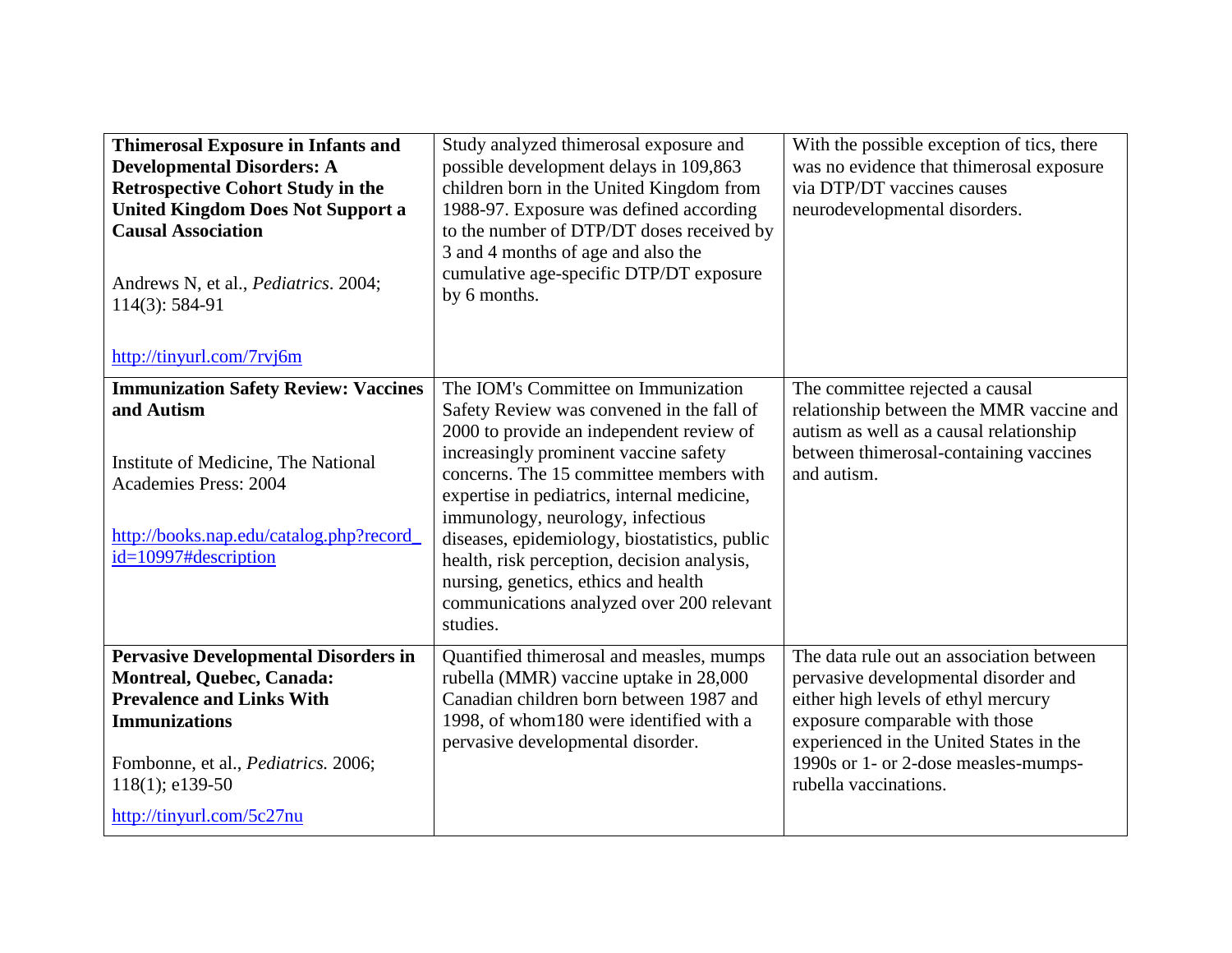| <b>Early Thimerosal Exposure and</b><br><b>Neuropsychological Outcomes at 7 to</b><br>10 Years<br>Thompson, et al., New England Journal<br>of Medicine. 2007; 357: 1281-92<br>http://tinyurl.com/5ndvpe                          | Study compared early exposure to<br>thimerosal-containing vaccines to 42<br>neuropsychological outcomes in 1,047<br>children between the ages of 7 and 10 years.<br>Exposure to mercury from thimerosal was<br>determined from computerized<br>immunization records, medical records,<br>personal immunization records and parent<br>interviews. | The study does not support a causal<br>association between early exposure to<br>mercury from thimerosal-containing<br>vaccines and immune globulins and<br>deficits in neuropsychological functioning<br>at the age of 7 to 10 years.                                                                                                                                                                  |
|----------------------------------------------------------------------------------------------------------------------------------------------------------------------------------------------------------------------------------|--------------------------------------------------------------------------------------------------------------------------------------------------------------------------------------------------------------------------------------------------------------------------------------------------------------------------------------------------|--------------------------------------------------------------------------------------------------------------------------------------------------------------------------------------------------------------------------------------------------------------------------------------------------------------------------------------------------------------------------------------------------------|
| <b>Mercury Levels in Newborns and</b><br><b>Infants After Receipt of Thimerosal-</b><br><b>Containing Vaccines</b><br>Pichichero, et al., Pediatrics. 2008;<br>$121(2)$ : e208-14<br>http://pediatrics.aappublications.org/cgi/c | Study assessed blood mercury levels of 216<br>healthy children prior to immunization with<br>thimerosal-containing vaccines, and 12<br>hours to 30 days after. The blood mercury<br>half-life was calculated to be 3.7 days and<br>returned to prevaccination levels by day 30.                                                                  | The blood half-life of intramuscular ethyl<br>mercury from thimerosal in vaccines in<br>infants is substantially shorter than that of<br>oral methyl mercury in adults. Increased<br>mercury levels were detected in stools after<br>vaccination, suggesting that the<br>gastrointestinal tract is involved in ethyl<br>mercury elimination. Because of the<br>differing pharmacokinetics of ethyl and |
| ontent/full/121/2/e208                                                                                                                                                                                                           |                                                                                                                                                                                                                                                                                                                                                  | methyl mercury, exposure guidelines based<br>on oral methyl mercury in adults may not<br>be accurate for risk assessments in children<br>who receive thimerosal-containing<br>vaccines.                                                                                                                                                                                                                |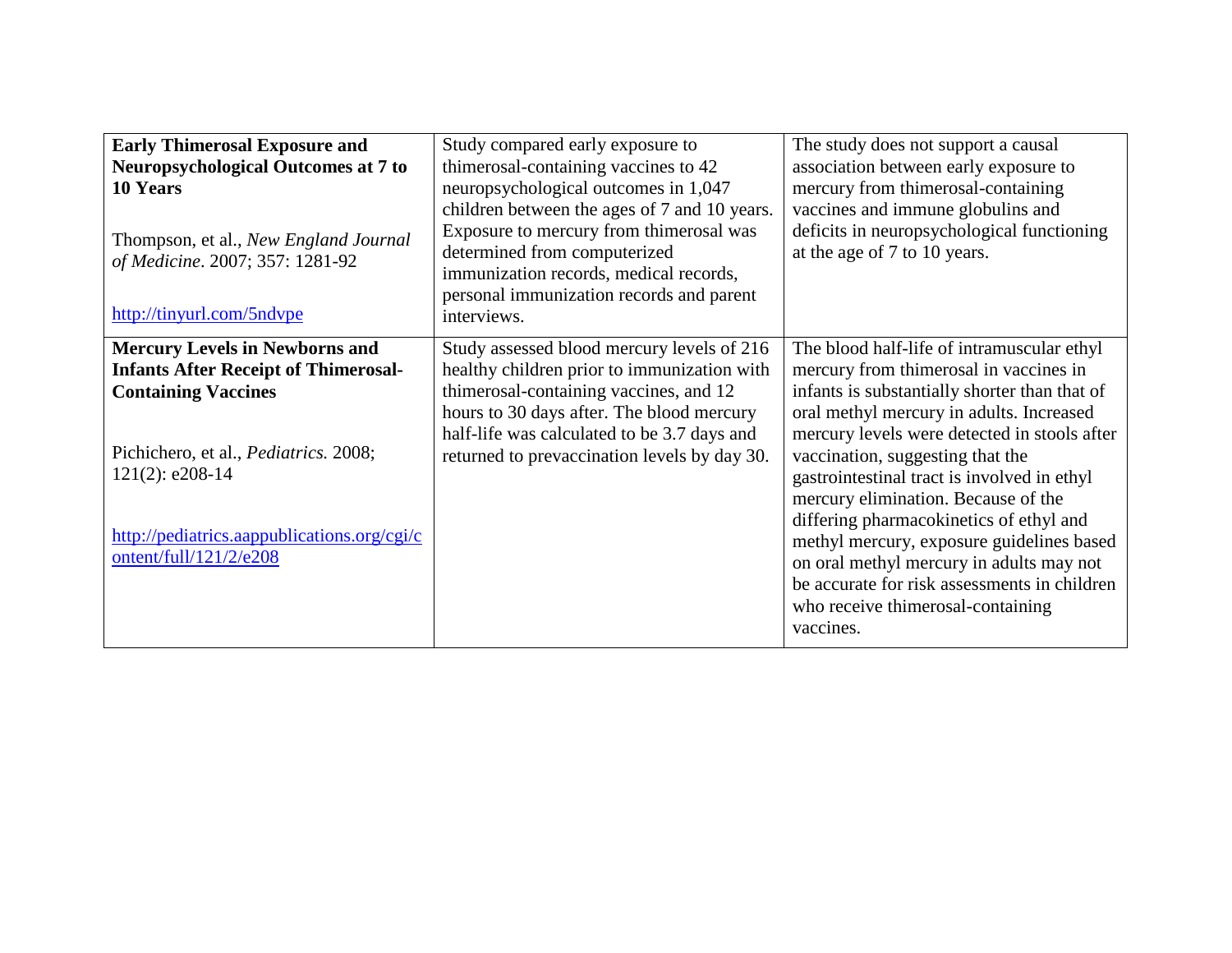| Continuing increases in autism<br>reported to California's developmental<br>services system: mercury in retrograde<br>Schechter and Grether, Archives of<br>General Psychiatry. 2008; 65(1):19-24<br>http://www.ncbi.nlm.nih.gov/pubmed/18<br>180424?ordinalpos=44&itool=EntrezSyst<br>em2.PEntrez.Pubmed.Pubmed ResultsPa<br>nel.Pubmed_DefaultReportPanel.Pubmed<br><b>RVDocSum</b> | Study analyzed autism client data from the<br>California Department of Developmental<br>Services between 1995 and 2007. Even<br>though thimerosal was absent from<br>scheduled childhood vaccines after 2002,<br>cases of autism continued to climb quarter<br>by quarter                                                                                                                                                                                                                                                                                                                                                                                                                    | The California DDS data do not show any<br>recent decrease in autism in California<br>despite the exclusion of more than trace<br>levels of thimerosal from nearly all<br>childhood vaccines. The data do not<br>support the hypothesis that exposure to<br>thimerosal during childhood is a primary<br>cause of autism. |
|---------------------------------------------------------------------------------------------------------------------------------------------------------------------------------------------------------------------------------------------------------------------------------------------------------------------------------------------------------------------------------------|----------------------------------------------------------------------------------------------------------------------------------------------------------------------------------------------------------------------------------------------------------------------------------------------------------------------------------------------------------------------------------------------------------------------------------------------------------------------------------------------------------------------------------------------------------------------------------------------------------------------------------------------------------------------------------------------|--------------------------------------------------------------------------------------------------------------------------------------------------------------------------------------------------------------------------------------------------------------------------------------------------------------------------|
| <b>Prenatal and Infant Exposure to</b><br><b>Thimerosal From Vaccines and</b><br><b>Immunoglobulins and Risk of Autism</b><br>Price C, et al., <i>Pediatrics</i> . 2010; 126(4):<br>656-64<br>http://pediatrics.aappublications.org/cgi/c<br>ontent/full/126/4/656                                                                                                                    | Researchers reviewed managed care<br>organization records and conducted<br>interviews with the parents of 256 children<br>who were verified to have ASD according<br>to a standardized personal evaluation.<br>Children with ASD were further categorized<br>as having autistic disorder or ASD with<br>regression. Another 752 children without<br>autism, matched to the ASD children by<br>birth year, gender and managed care<br>organization, were also studied. For none of<br>the autism outcomes was prenatal or early<br>life receipt of thimerosal-containing<br>vaccines and immunoglobulins significantly<br>greater among children with ASD than<br>among children without ASD. | These results add to the evidence that<br>thimerosal-containing vaccines do not<br>increase the risk of autism.                                                                                                                                                                                                          |